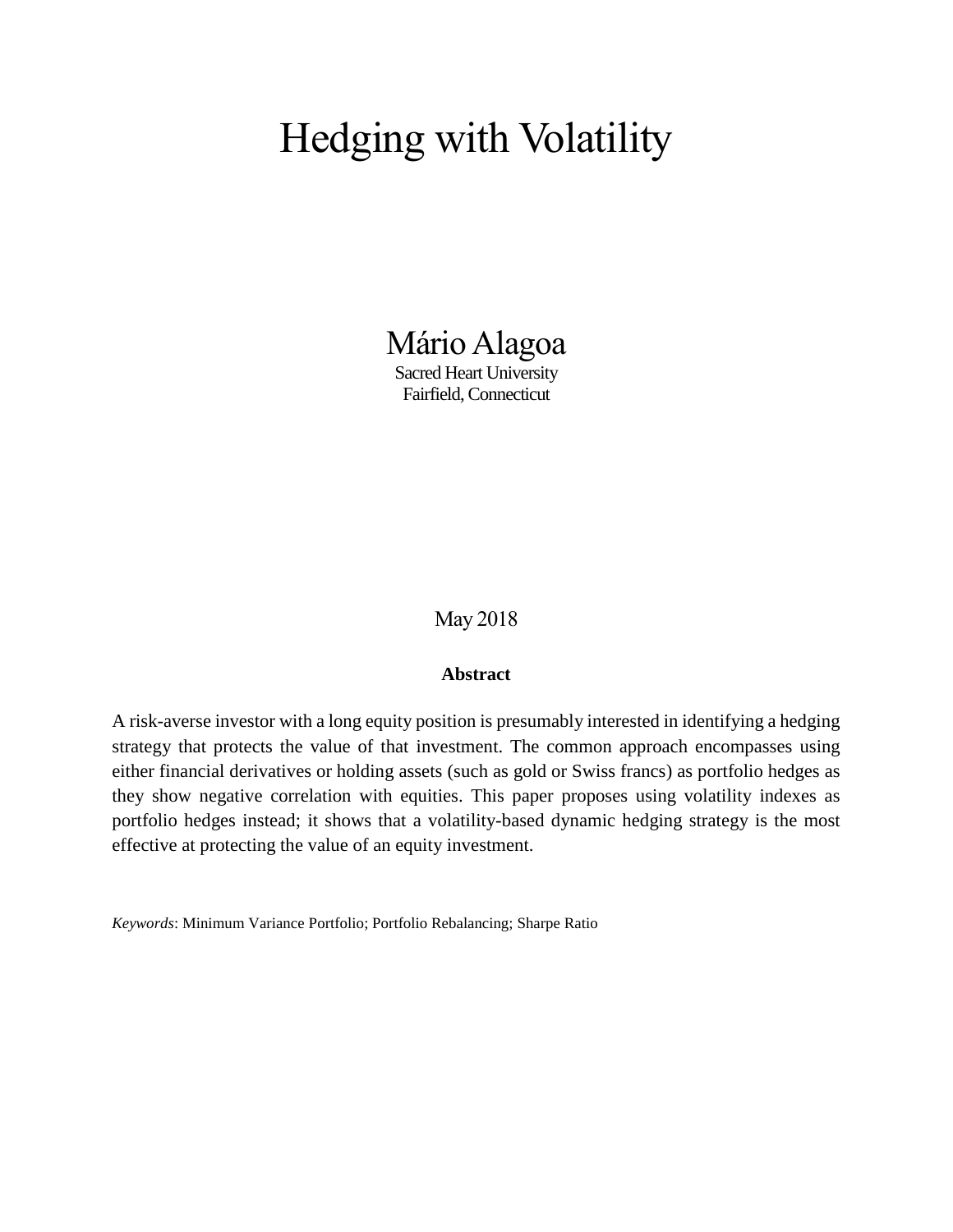## **1. Introduction**

The objective of this paper is to develop a hedging strategy for an equity investment.

I consider two equity investments: one in the S&P 500 index and another one in the DAX 30 index. Different assets are considered as potential equity hedges and their hedging properties are examined by performing both in-sample and out-of-sample tests.

I start by showing that the correlation between the returns of the equity investment and the returns of the volatility assets is significantly negative. Next a linear regression model is used to verify the significance of the historical correlation results - results show that the volatility assets (VIX and VDAX) are strongest hedges for an equity investment.

Since the regression results highlight the superior hedging properties of volatility assets, I then test the performance of a portfolio which includes them as equity hedges. The in-sample portfolio optimization results are consistent for both investments and show that the portfolios which include the VIX and the VDAX have a better performance than all the other portfolios. The out-of-sample portfolio optimization results confirm that portfolios that include volatility assets perform better than all other portfolios because adding those assets significantly reduces risk.

Hedging has the potential of providing an offset against losses due to market turbulence. Therefore, developing a hedging strategy for an equity investment is relevant because as risk-averse investors enter into long equity positions they are keen to identify hedging strategies to protect the value of their investments.

A common strategy is to hedge by using derivative contracts. Another strategy is to hold assets which returns show historical negative correlation against the returns of an equity investment. Assets such as government bonds, certain commodities such as gold and certain currencies such as Swiss Francs have that correlation and are frequently used as portfolio hedges. A different strategy is to hold volatility assets since their returns are also negatively correlated with the equity returns. On my paper I investigate the hedging strength and effectiveness of all these assets.

I show that investors should consider a volatility-based dynamic hedging strategy because this strategy outperforms a strategy that relies on non-volatility assets as equity hedges. Furthermore I show that this strategy does not require frequent rebalancing because the portfolio optimization results indicate that the portfolios weights do not change significantly over time. In addition, I also show that the strategy maintains its effectiveness even under market stress.

My contribution to the body of work on risk management is two-folded: I develop a multiregional volatility-based dynamic hedging strategy based on the expected returns and variance/covariance matrix; and I assess the hedging strategy effectiveness under normal and turbulent markets.

The paper is organized as follows: section 2, reviews the relevant literature regarding both portfolio hedging and portfolio optimization; section 3, presents the data and methodology used in the paper;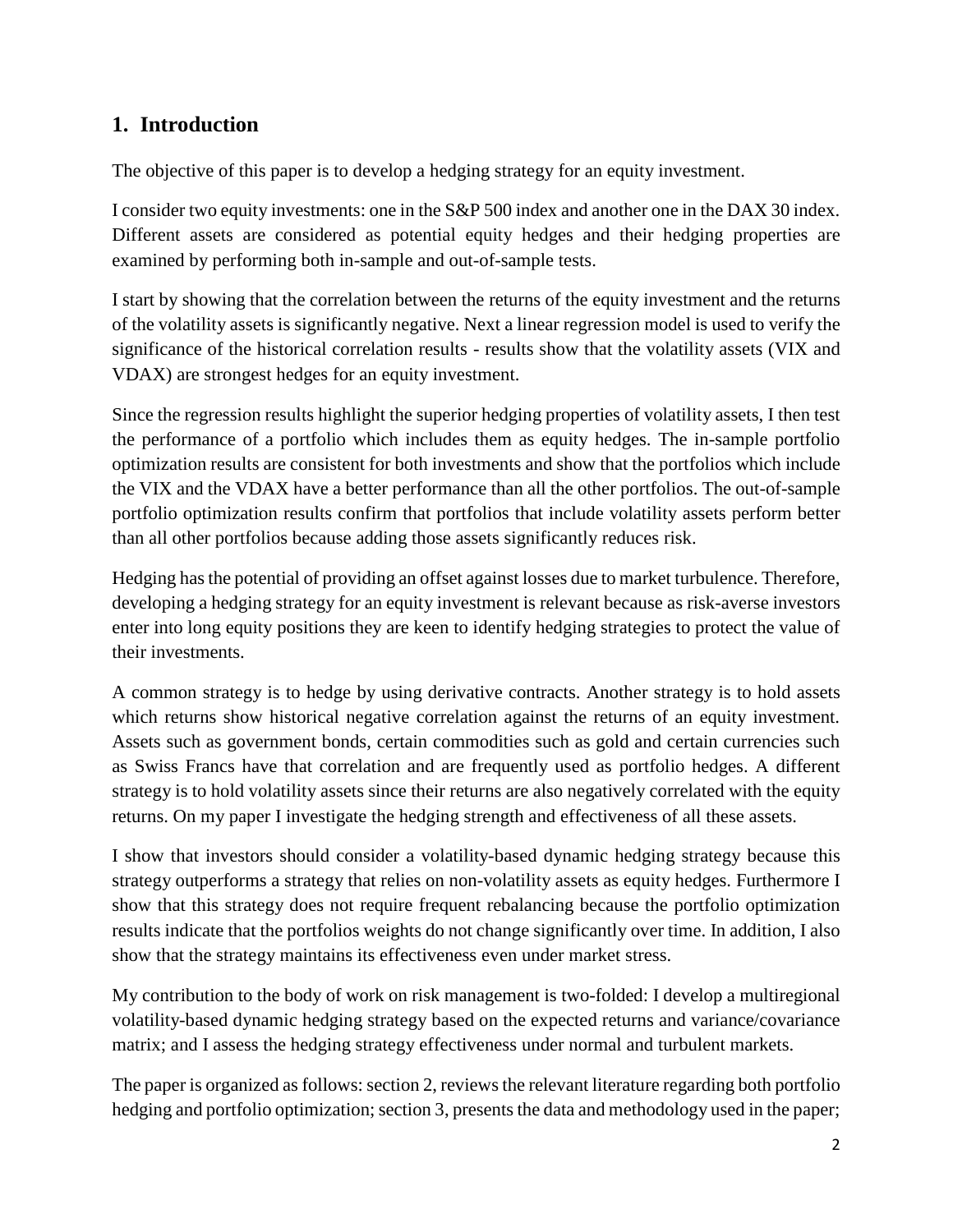section 4, presents the results for all the in sample and out of sample statistical tests; and section 5, presents the conclusion. All statistical results all presented on the Appendix.

## **2. Literature Review**

Commodities are one of the assets used as equity hedges. The attractiveness of commodities to investors is that it allows them to hold a physical commodity that has inherent value, which holds its value when equities decline and that can be bought and sold around the world – gold has these characteristics and that is why it is attractive to investors. On a study of U.S., U.K. and German stock, bond and gold returns, [Baur, and Lucey \(2010\)](#page-18-0) found that gold is a hedge against stocks on average and a safe-haven in extreme stock market conditions. Nevertheless, they also provide evidence that gold's safe-haven property is short-lived i.e., investors that hold gold more than 15 trading days after an extreme negative shock lose money with their gold investment - this suggests that investors buy gold on days of extreme negative returns and sell it when market participants regain confidence and volatility is lower. Hillier, [Draper and Faff \(2006\)](#page-18-0) show that gold, platinum and silver have low correlations with stock index returns indicating potential diversification benefits within broad investment portfolios. Furthermore, their paper also shows that the three precious metals can serve as hedging instruments especially during periods of abnormal stock market volatility. [Jaffe \(1989\)](#page-18-0) showed that adding gold to a diversified portfolio increases the portfolio average return while reducing its standard deviation. On a study about the benefits of adding precious metals to a U.S. equity portfolio, [Conover et al. \(2009\)](#page-18-0) show that adding the commodities to the equity portfolio improves portfolio performance and also provides protection against inflation.

The Swiss franc is also used as a hedge for an equity portfolio. [Campbell et al. \(2010\)](#page-18-0) show that over a 30 years period (1975-2005) the U.S. dollar, the euro and the Swiss franc moved against world equity markets and can be therefore very attractive hedges for global equity investors. On a more recent paper, [Lee \(2017\)](#page-18-0) identifies the Swiss franc as one of six potential safe-haven currencies (the others being the Japanese yen, British pound, euro, Canadian dollar and Norwegian krone). He shows that the Swiss franc (and the Japanese yen) is negatively related to risky assets and that the negative relation is stronger in times of crisis than in times of growth – which in turn qualifies the currency as a strong safe-haven.

Recently, volatility indexes such as the CBOE VIX have been proposed as hedging instruments. [Hood, and Malik \(2013\)](#page-18-0) evaluate the role of both metals (gold included) and volatility (in the form of VIX) as portfolio hedges. They find that gold serves as a hedge and a weak safe haven for an equity investment in the US stock market. But more importantly they show that 1) VIX performs better than gold as portfolio hedge i.e., VIX is a stronger hedge and stronger safe haven and 2) in periods of extremely low or high volatility, VIX maintains the negative correlation with the US stock market while that negative correlation ceases to exist with gold. Although the negative correlation between volatility indexes and equity returns is well understood and documented, not much research has been done in studying its portfolio hedging effectiveness.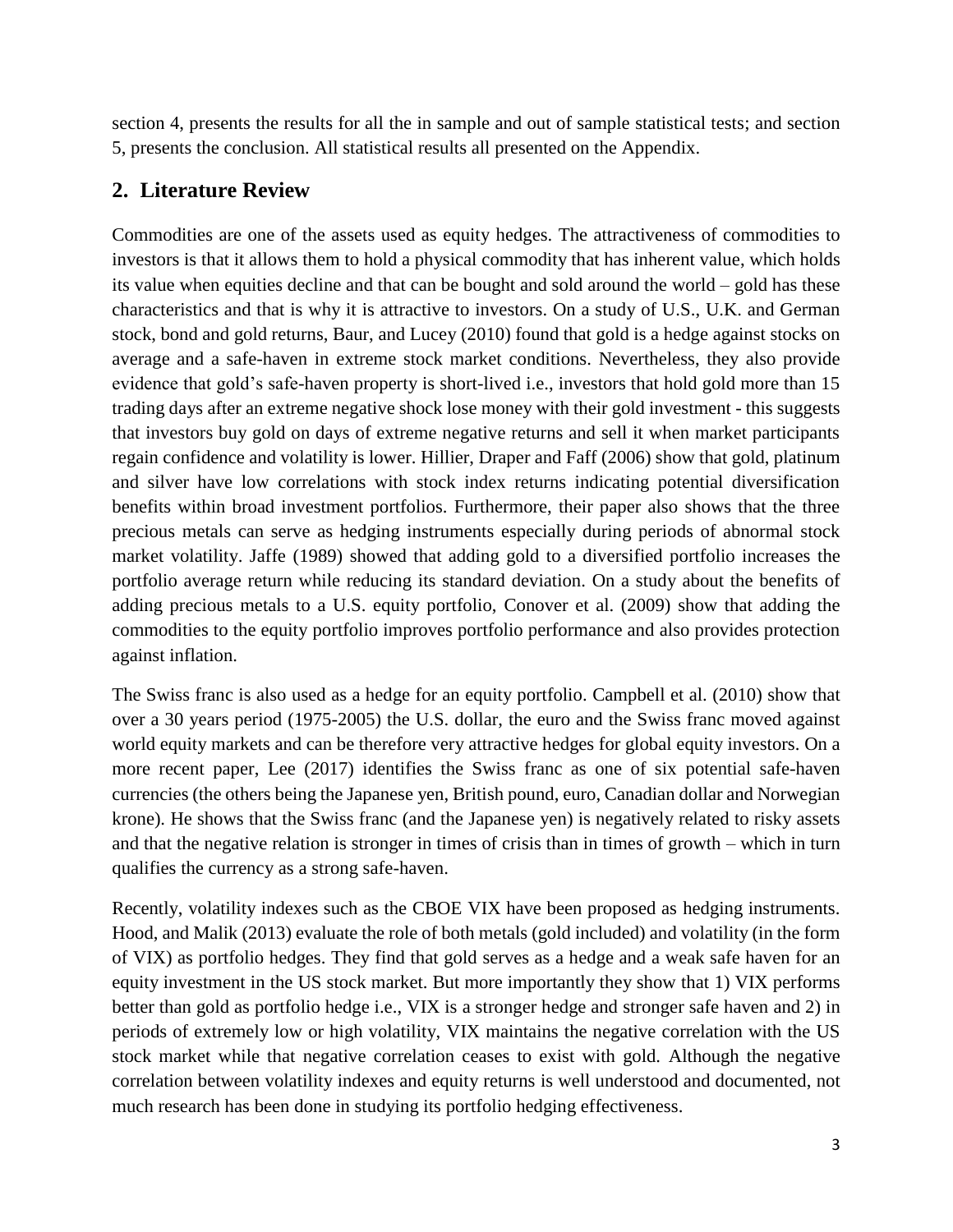Although conventional hedging strategies are effective at hedging equity portfolios, it is not clear whether they optimize the portfolio risk/return for investors. I propose a strategy that identifies volatility assets as hedges for an equity portfolio and examine the effectiveness of a dynamic hedging strategy. With a dynamic hedging strategy, the investor hedges the equity investment by 1) forming a portfolio consisting of positions in the equity asset and in a risky asset and 2) b changing the portfolio weights periodically given the dynamic nature of the strategy. In this strategy it becomes critical to estimate how much it will cost the investor to rebalance the portfolio and to factor that cost in the assessment of the hedging strategy overall effectiveness. Rather than trying to model the cost of rebalancing an equity portfolio and coming up with an arbitrary generated number, I focus instead in examining how the portfolio weights change over time. Material changes in the portfolio weights, imply frequent rebalancing; minimal or no changes in the portfolio weights, imply no need for rebalancing.

I regress the returns of the equity investment against the returns of the assets in order to evaluate the significance of the historical correlation results. In other words, I'm interested in assessing the strength of each asset as an equity hedge. A negative regression coefficient indicates that the asset is a strong hedge while a positive or neutral regression coefficient indicates that the asset is a weak hedge. The regression model I use is based on the work of [Baur and McDermott \(2010\).](#page-18-0)

## **3. Data and Methodology**

 $\overline{a}$ 

I consider two equity investments: a U.S. investment and a European investment. The investments are in equity indexes: the S&P 500 and the DAX 30. The data sample (daily observations) for the US investment ranges from January 1, 1990 to December 31, 2016 while the data sample for the European investment ranges from January 1, 1999 to December 31, 2016<sup>1</sup>. I consider the following assets as equity hedges: CBOE VIX, VDAX-New, CHF/USD exchange rate, CHF/EUR exchange rate, West Texas Intermediate, Brent-Europe, Copper, Aluminum, Platinum and Gold. These assets represent three different categories: volatility assets, currency assets and commodity assets. The use of options or other derivatives to hedge an equity investment is out of scope as I solely rely on the returns of the assets. All definitions, specific data sources and asset categories are summarized on Table 1 and 2 in the Appendix.

The descriptive statistics for all assets are summarized on Table 3. For the US investment, the historical annual average return is 8.71% and the annual standard deviation is 17.84% for the sample period. This compares against an annual average return of 13.75% and an annual standard deviation of 34.63% for all other assets combined. As for the European investment, the historical annual average return is 7.60% and the annual standard deviation is 24.40% for the sample period. This compares against an historical annual average return of 13.91% and an annual standard

<sup>&</sup>lt;sup>1</sup> Since both my data samples are based on large time-series, I performed the Durbin-Watson test and verified that the residuals from the linear regressions are not auto-correlated.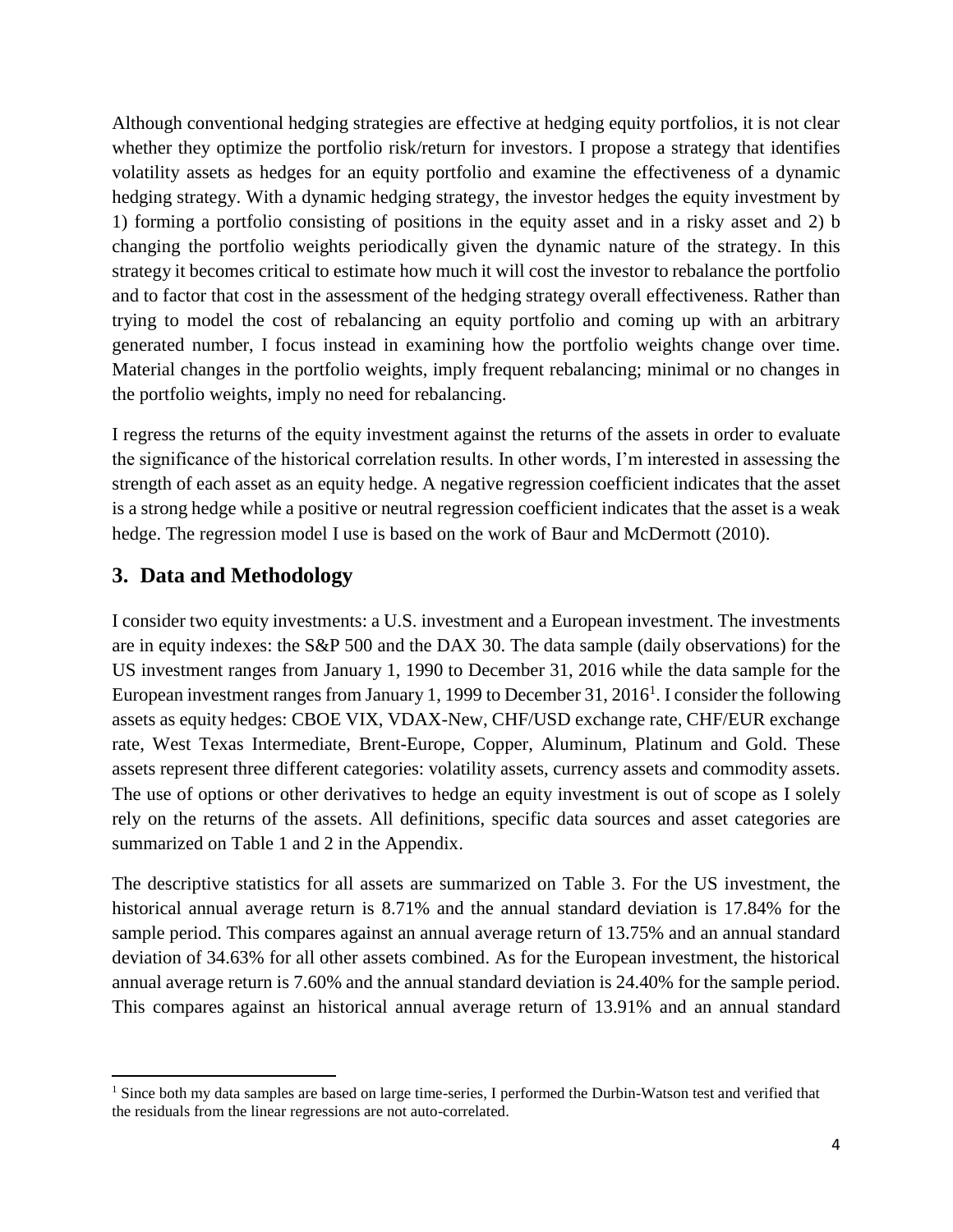deviation of 32.74% for all other assets. In conclusion, both investments have a similar risk/return profile.

While an investor can get a basic idea about the assets historical risk and return, from a hedging perspective, the investor is really interested in evaluating the hedging properties of those assets. It is then critical to investigate how the returns of the equity investment correlate with the returns of the different assets. This is an important hedging property because it provides the protection an investor needs for when the returns on the investment decrease. Essentially, a negative correlation indicates that returns of both variables move in opposite direction while a positive correlation indicates the opposite. Table 4 presents the correlation results for both investments: the returns on the S&P 500 and the returns on the DAX 30 are negatively correlated with the returns on the VIX and the returns on the VDAX. Furthermore, these two assets also show the highest negative correlation results with the respective equity investments.

Now that the investor knows which assets show the highest correlation with the equity investments, I then evaluate the strength of my assets as equity hedges. For that purpose, I model the relationship between the assets returns and the equity investment returns by using multiple linear regression. This allows me to calculate the regression coefficients and determine how significant is the correlation between the equity investment returns and the returns of the different assets. I use the ordinary least squares (OLS) regression method for estimating the regression coefficients. The econometric model is the following,

$$
r_{asset,i} = \alpha + \beta_n r_{investment,n,i} + \varepsilon_t
$$

If the predicted regression coefficient is zero or positive, then the asset is a weak hedge and it will not protect the value of the equity investment; if the regression coefficient is negative, then the asset is a strong hedge and it will protect the value of the equity investment.

Hedge assessment results are summarized on Table 5. Regarding the US investment, the regression coefficients are negative and statistically significant for VIX and Swiss francs. This indicates that when the returns on the equity investment decrease, the returns of the VIX and Swiss francs increase therefore providing the desired protection for the investor. VIX's regression coefficient is greater (-4.0924) than the one for Swiss francs (-0.0478) which indicates that VIX is a stronger hedge than Swiss francs. The regression coefficient results for all other assets are positive making them weak hedges. When it comes to the European investment, the regression coefficients are negative and statistically significant for VDAX, Swiss francs and gold. This indicates that when the returns on the equity investment decrease, the returns of these three assets increase therefore providing the desired protection for the investor. VDAX's regression coefficient is greater (- 2.4860) than the regression coefficient of Swiss francs (-0.0482) and gold (-0.0182) indicating that the volatility index is a stronger hedge than the other two assets. The regression coefficient results for all the other assets are either positive or not statistically significant making them, similar to the US investment, weak hedges. In conclusion, results are consistent across the two investments and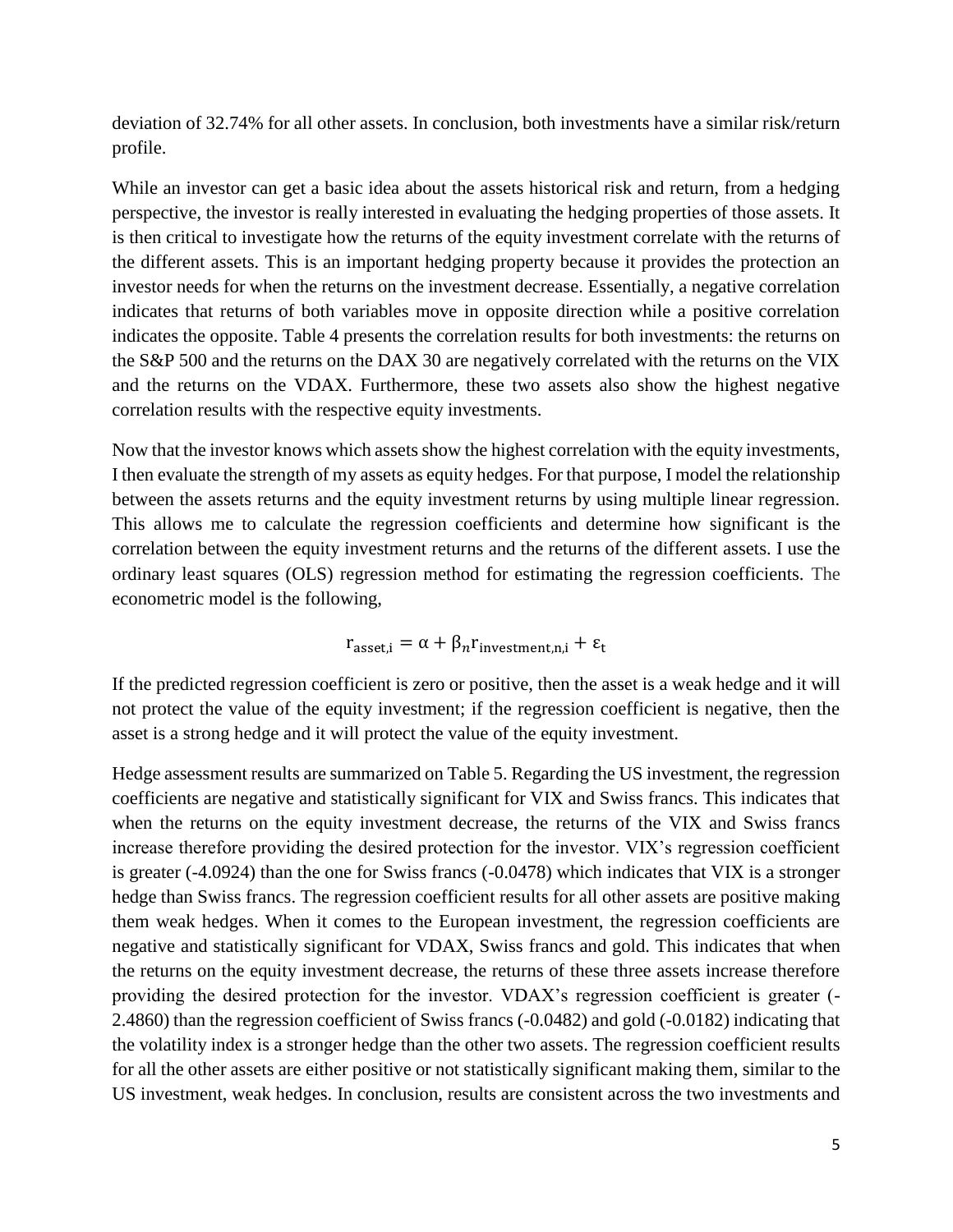clearly show that both VIX and VDAX are strong hedges for an equity investment and are the strongest among all other assets.

I then perform in-sample portfolio optimization tests. I start by calculating the excess returns of each asset. I use excess returns for practical reasons as it simplifies the portfolio optimization procedures. I create the optimal portfolios utilizing Markowitz portfolio optimization model. I set the portfolio optimization process to minimize the portfolio variance for a specific level of expected return. The optimal portfolio is the one that maximizes the portfolio Sharpe ratio. I calculate the optimal weights of each portfolio.

Let  $r_t$  denote the vector of the risky asset daily returns realized at time t, and let  $\mu_t = E_t[r_{t+1}]$ and  $\Sigma_t = E_t[(r_{t+1} - \mu_t)(r_{t+1} - \mu_t)']$  denote the conditional expectation vector and covariance matrix  $r_{t+1}$ . Let  $r_t^f$  denote the return on the riskless asset (known in advance). The portfolio that achieves the target expected return  $\mu_p$  with smallest standard deviation is found by solving,

$$
\min w_t' \, \Sigma_t w_t \qquad \text{s.t.} \qquad w_t' \mu_t + (1 - w_t' 1) r_t^f = \mu_p \tag{1}
$$

The solution is well-known; the weights on the risky assets are,

$$
w_t = \frac{(\mu_p - r_t^f) \Sigma_t^{-1} (\mu_t - r_t^f)}{(\mu_t - r_t^f) \Sigma_t^{-1} (\mu_t - r_t^f)}
$$
(2)

and the weight on the riskless asset is  $1 - w_t' 1$ .

The optimal weights depend on the conditional expectations  $\mu_t$  and  $\Sigma_t$ . The expected return  $\mu_t$  is notoriously difficult to estimate and therefore I use the simple historical average return as my estimate. Similarly, I use the simple yet consistent historical estimator of  $\Sigma_t$ . The use of these simple estimates should provide a conservative assessment of the performance of the optimal portfolio. If I was to use more sophisticated estimates, then presumably the performance would be even better.

In order to evaluate the hedging strategy effectiveness under turbulent market conditions, I regress the investment returns against the returns of each asset for the 2.5% worst quantile. In addition, I also calculate new optimal portfolios for the worst quantile and show their performance.

In the next section I use an out-of-sample methodology and perform portfolio optimization tests. I calculate the next day return of each portfolio on a sequential basis. I start by defining the insample data range as the basis for the out-of-sample tests. Rather than select a specific number of years, I use 33% of the total observations as in-sample data. The data sample for the US investment ranges from January  $3<sup>rd</sup>$  1990 to November  $4<sup>th</sup>$  1998 (2250 daily observations) and for the European investment from January  $5<sup>th</sup>$  1999 to December 13<sup>th</sup> 2004 (1494 daily observations).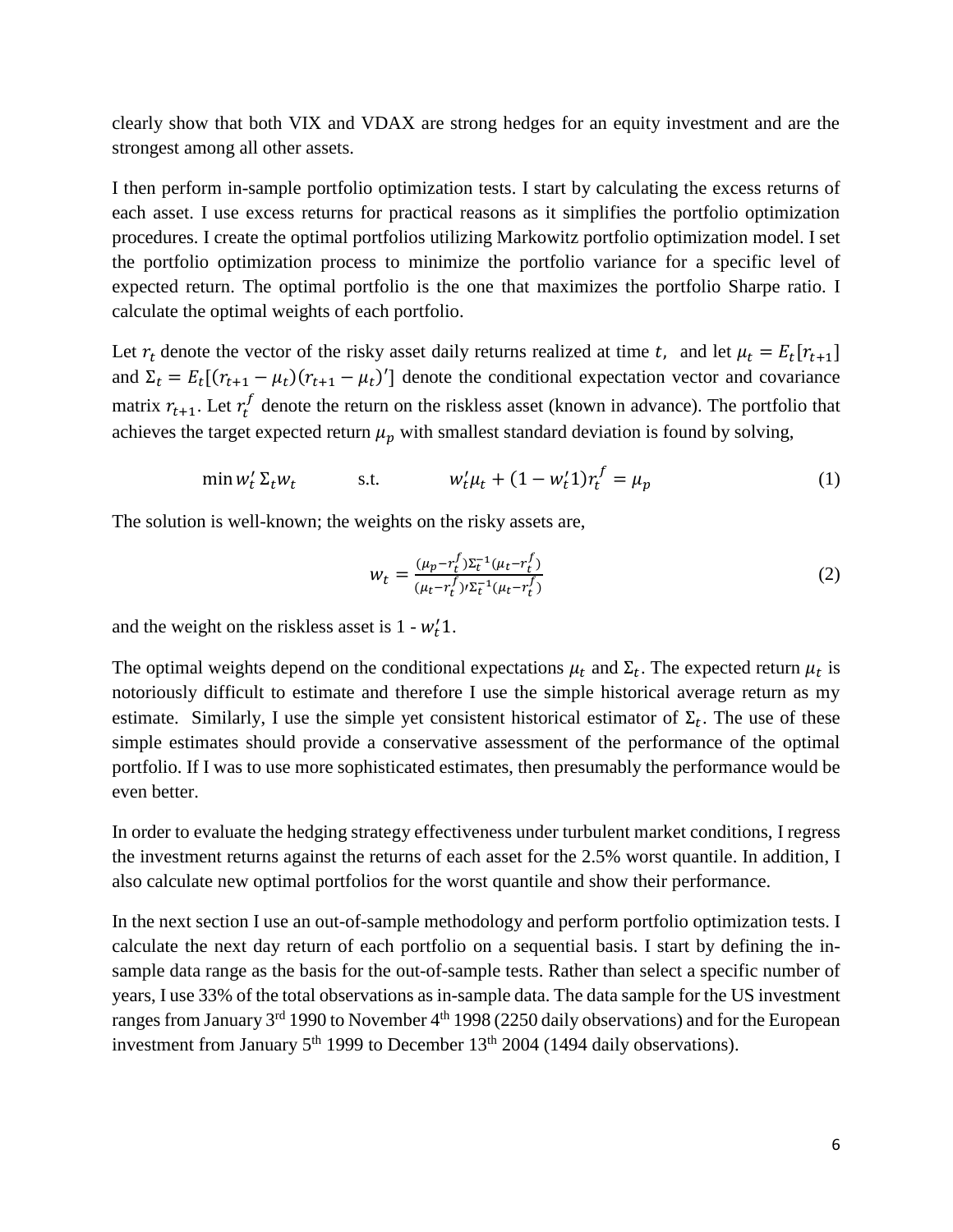I calculate the minimum variance portfolios. Then I add the next day observation to this data sample – by using an expanding window approach – and calculate the next day minimum variance portfolio and corresponding statistics (return, risk and Sharpe ratio). I define the annual target excess return as 5.7% as this is the excess return of each investment. As new observations are added to the original sample, the variance/covariance matrix is recalculated. I repeat the same procedure 4568 times and 3034 times for the US and European investments respectively. Essentially, with this procedure I re-examine the performance of each portfolio (i.e., calculate a new Sharpe ratio every day) by sequentially expanding the data sample. Ultimately, the objective is to determine which portfolio has the highest Sharpe ratio and whether this result is better than the Sharpe ratio of the unhedged equity investment.

After identifying which portfolio has the highest Sharpe ratio I investigate whether this hedging strategy requires rebalancing i.e., how often must the investor rebalance the portfolio. I calculate the portfolio weights and graphically show how they are distributed. And similar to what I did for the in-sample testing, I also examine the portfolio performance under market stress by calculating each portfolio Sharpe ratio for the 2.5% worst investment returns.

I assume that the investor does not receive any dividends from holding a long position on the assets.

## **4. Portfolio Optimization**

## **4.1. In-Sample**

#### **4.1.1. Minimum variance portfolio**

While the linear regression results clearly demonstrate the superior hedging properties of volatility assets over the other assets, the investor still does not know how all assets perform when part of a portfolio. And more importantly, the investor still does not know whether a portfolio which includes a volatility asset performs better than a portfolio which includes a non-volatility asset.

In this section I form multiple portfolios. Each portfolio consists of the unhedged equity investment, a risky asset and a riskless asset. Each portfolio is formed by minimizing its variance and targeting an annual expected excess return of  $5.7\%$ <sup>2</sup>. I calculate the standard deviation, Sharpe ratio and optimal weights of each portfolio – results are summarized on Table 6.

Results show that the Sharpe ratios of the original equity investments are 0.3194 and 0.2336, respectively. When it comes to the US market equity investment, all portfolios have a Sharpe ratio that is higher than the original investment in the S&P 500. And among these, the portfolio which includes VIX is the one with the highest Sharpe ratio – hence this is the preferred portfolio because it not only preserves but also increases the equity investment value. Last but not least, to form this

 $\overline{\phantom{a}}$ <sup>2</sup> The target return is simply the observed historical excess return of the S&P 500 or DAX 30.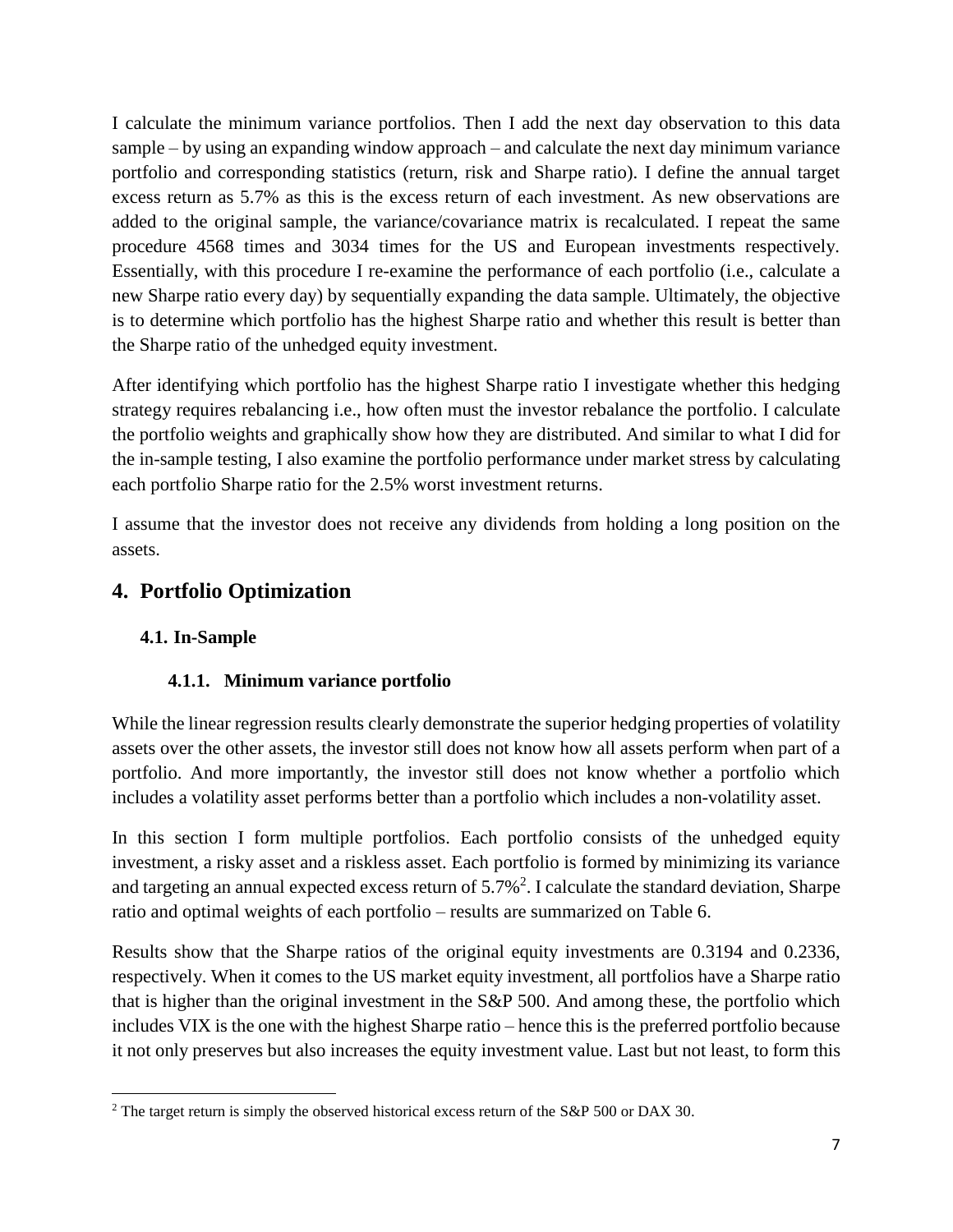portfolio an investor is required to invest 38.57% on the S&P 500, 7.11% on the VIX and 54.32% on the riskless asset.

When it comes to the European equity investment the results are similar i.e., all portfolios have a Sharpe ratio that is higher than the original investments in the DAX 30. And similar to the US market investment, adding a measure of volatility to the original investment also improves the Sharpe ratio - the portfolio which includes VDAX is the one with the highest Sharpe ratio. This is then the preferred portfolio as it not only preserves but also increases the equity investment value. To form this portfolio an investor is required to invest 36.19% on the DAX 30, 11.01% on the VDAX and 52.8% on the riskless asset.

The in-sample portfolio optimization results are consistent for both investments and further demonstrate the superior hedging properties of volatility assets. A volatility-based strategy (one that includes a volatility index) decreases the risk associated with an unhedged equity investment from 17.84% to 5.56% and from 24.40% to 7.30% in the case of the US and European investment, respectively. And this is achieved while targeting the same level of return of the unhedged investment. No other portfolio achieves similar risk reduction and the corresponding performance improvement. Furthermore, these volatility-based portfolios only require a small investment on the volatility index to achieve such a superior performance: a 7.1% investment in the US investment and an 11% investment in the European investment.

## **4.1.2. Portfolio performance under market stress**

An investor might also be interested (and perhaps more concerned) about the performance of the different portfolios under extreme market conditions. To address this point, I test 1) the strength of each asset and 2) the performance of each portfolio for the 2.5% worst investment returns. I do that by first regressing the investment excess returns against the assets excess returns for the 2.5% worst investment returns and secondly by calculating each portfolio Sharpe ratio for the 2.5% worst quantile - results are summarized on Table 7 and 8.

When it comes to US investment, the only regression coefficient that is negative and statistically significant is the one for VIX. VIX's regression coefficient is (-2.5002) and is therefore the only asset that maintains the same hedging properties even under market stress. The negative regression coefficient that Swiss francs showed for the entire sample, it is now positive. In fact, the regression coefficients for all other assets indicate that they offer poor hedging benefits which makes them not suitable to be used as equity hedges.

When it comes to European investment, the regression coefficients are negative and statistically significant for VDAX and gold. VDAX's regression coefficient is greater (-2.4713) than the regression coefficient of gold (-0.2976) which indicates that the volatility index is a stronger hedge. The coefficient results also show that only these two assets can be used as equity hedges under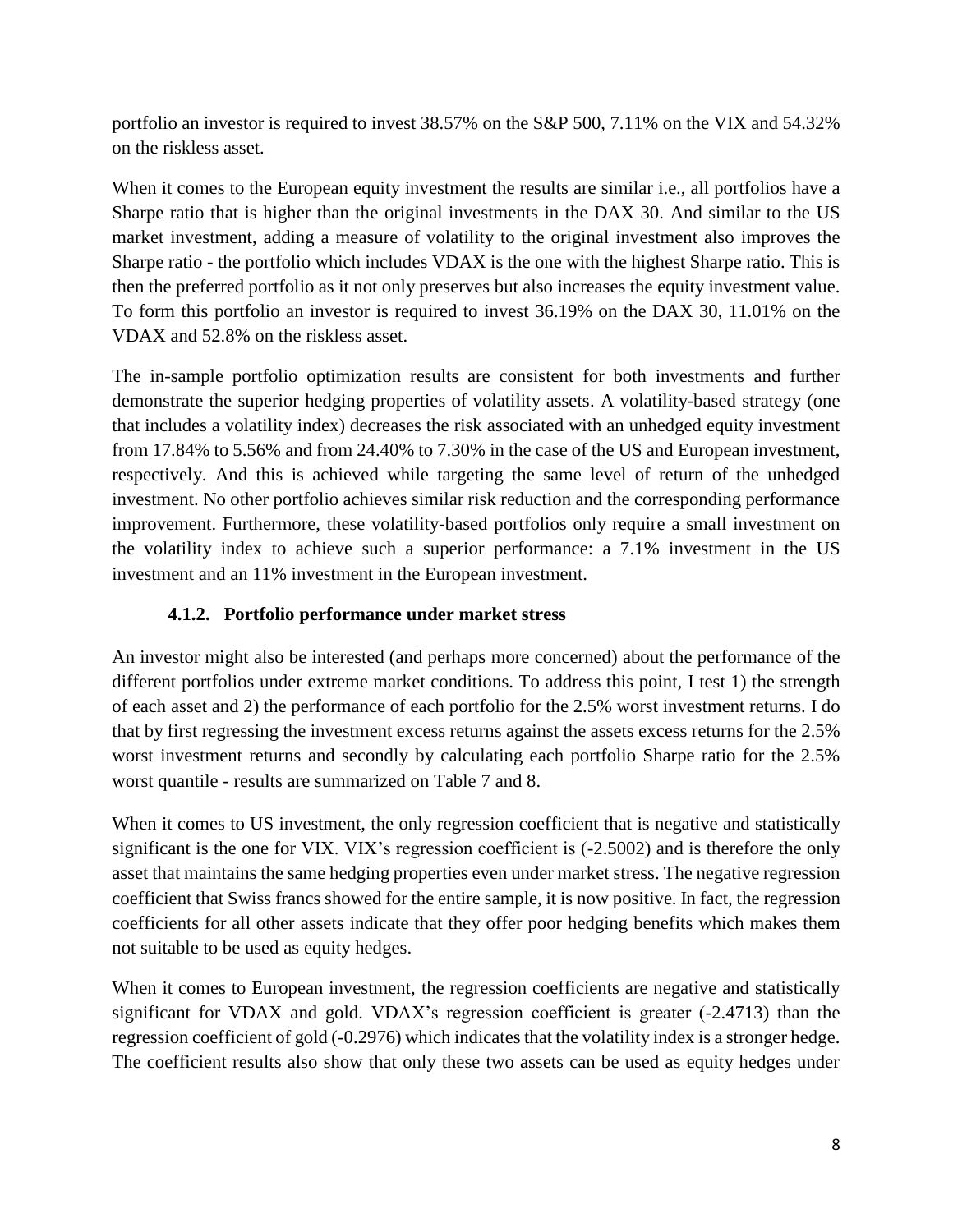market stress as all the other assets show either positive or not statistically significant regression coefficients.

In conclusion, regression results show that even under extreme market stress volatility assets maintain their superior hedging strength as equity hedges. Next I calculate the Sharpe ratio of each portfolio in the 2.5% worst quantile – results are presented in Table 9.

The Sharpe ratio results for all the S&P 500-based portfolios are negative indicating that an investor should expect to see a reduction in the value of its investment when markets perform in the 2.5% worst quantile – the negative impact ranges from 258% to 33%. The portfolio with the best Sharpe ratio (i.e., less negative) is the one that includes VIX (-0.3354). First and foremost, this result is better than the one for the equity investment: if left unhedged, the investor would see a 259% reduction in the investment value. Secondly, while this volatility-based portfolio is not 100% effective at protecting the value of an equity investment under extreme market conditions it is nonetheless the best at mitigating the negative impact from market stress as all other portfolios show much worst Sharpe ratio results.

The Sharpe ratio results for all the DAX 30-based portfolios are also negative which also indicates that an investor should expect to see a reduction in the value of its investment when markets perform in the 2.5% worst quantile – in this case the negative impact ranges from 352% to 48%. Here as well the portfolio with the best Sharpe ratio (i.e., less negative) is the one that includes VDAX (-0.4879). And this result is also better than the one for the equity investment: if left unhedged, the investor would see a 375% reduction in the investment value. And similar to the VIX portfolio, while the VDAX portfolio is not 100% effective at protecting the value of an equity investment under extreme market conditions it is the best at mitigating the negative impact from market stress as all other portfolios show much worst Sharpe ratio results. Sharpe ratio results for the 2.5% worst quantile show that the portfolios that include the VIX and the VDAX are the best at mitigating the negative impact arising from market turmoil.

At this point in the study and based on the results of the different statistical tests, it is clear that 1) volatility assets are the best equity hedges and 2) a volatility-based hedging strategy is the most effective at hedging an equity investment. But since these are in-sample results I still need to provide evidence that this hedging strategy actually works and whether a dynamic or a buy & hold approach is the appropriate one. For that purpose, in the next section I form multiple minimum variance portfolios by using the out-of-sample method.

## **4.2. Out-of-Sample**

## **4.2.1. Minimum variance portfolio**

In this section, I form multiple portfolios using an out-of-sample method. As discussed before, the basic idea is to select an initial number of observations from the original historical dataset, add one daily extra observation and recalculate the portfolio Sharpe ratio on a sequential basis. Once more,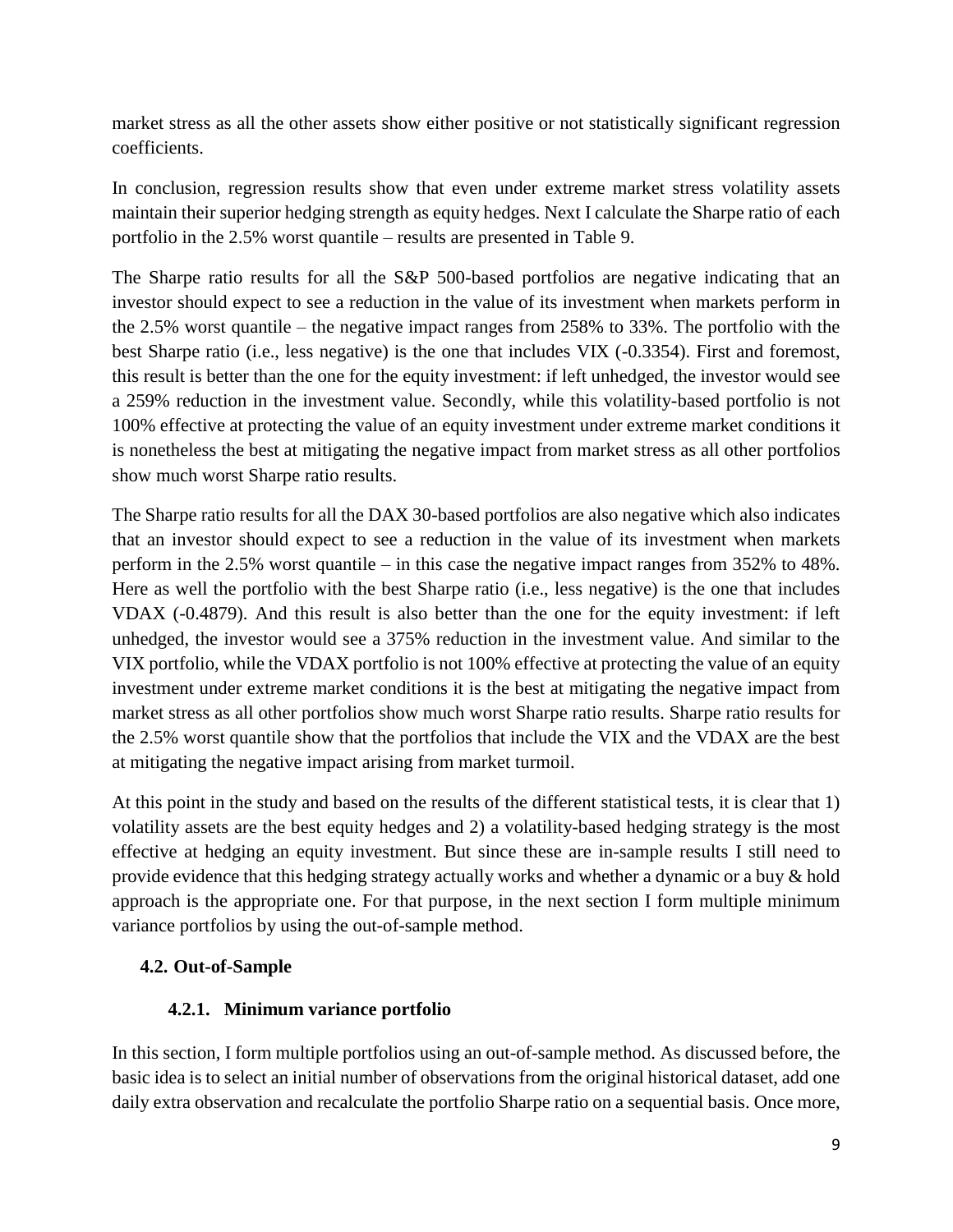the objective here is to identify which portfolio has the highest Sharpe ratio. Results are presented on Table 9.

When it comes to the S&P 500-based investment, all portfolios have positive Sharpe ratios. But among these, the preferred portfolio is the one which includes VIX because it has the highest one (0.8840). To form this portfolio an investor is required to invest 42.83% on the S&P 500, 8.14% on the VIX and 49.03% on the riskless asset.

Regarding the DAX 30-based investment, all portfolios have positive Sharpe ratios. And once again, the preferred portfolio is the one that includes a volatility asset (in this case, VDAX) because it has the highest Sharpe ratio (0.9493). To form this portfolio an investor is required to invest 42.53% on the DAX 30, 17.80% on the VDAX and 39.67% on the riskless asset.

The out-of-sample portfolio optimization results are consistent for both investments and, once more, demonstrate the superior hedging properties of volatility assets. A dynamic volatility-based hedging strategy returns a Sharpe ratio that is both greater than the Sharpe ratio of any other portfolio and greater than the Sharpe ratio of the original unhedged investment. The Sharpe ratio for the unhedged US investment is 0.3194 while the Sharpe ratio for the volatility-based portfolio is 0.8840; in the European case, the unhedged investment Sharpe ratio is 0.2336 while the hedged portfolio Sharpe ratio is 0.9493. This improvement in performance is achieved by a significant reduction in risk while targeting the same return level of the unhedged equity investment. Specifically, for the US investment results show a reduction in risk from 17.84% to 6.22% and for the European investment, a reduction from 24.40% to 12.54%.

The out-sample portfolio optimization results are in line with the results seen in the in-sample testing which reinforces the strength and effectiveness of a dynamic hedging strategy. In the insample testing both volatility-based portfolios performed better than the other portfolios and the same happens with the out-of-sample testing. Further to this point, there was no guarantee that this would be the case because in the in-sample optimization portfolios are created only once and the corresponding Sharpe ratios calculated only once. On the other hand, in the out-of-sample optimization, both portfolios and Sharpe ratios are re-calculated multiple times (more precisely, 4568 and 3034 times for the US and European investments, respectively) which increases the chances of having very different optimization results. But that was not the case and I don't observe a significant deterioration of portfolio performance with the out-of-sample testing.

Hence the portfolio optimization results clearly support a dynamic hedging strategy and provide evidence that this strategy is the most effective at hedging an equity investment.

#### **4.2.2. Portfolio performance under market stress**

As discussed on section 4.1.2., investors are likely interested in evaluating the hedging strategy performance under extreme market conditions. In this section I test the performance of each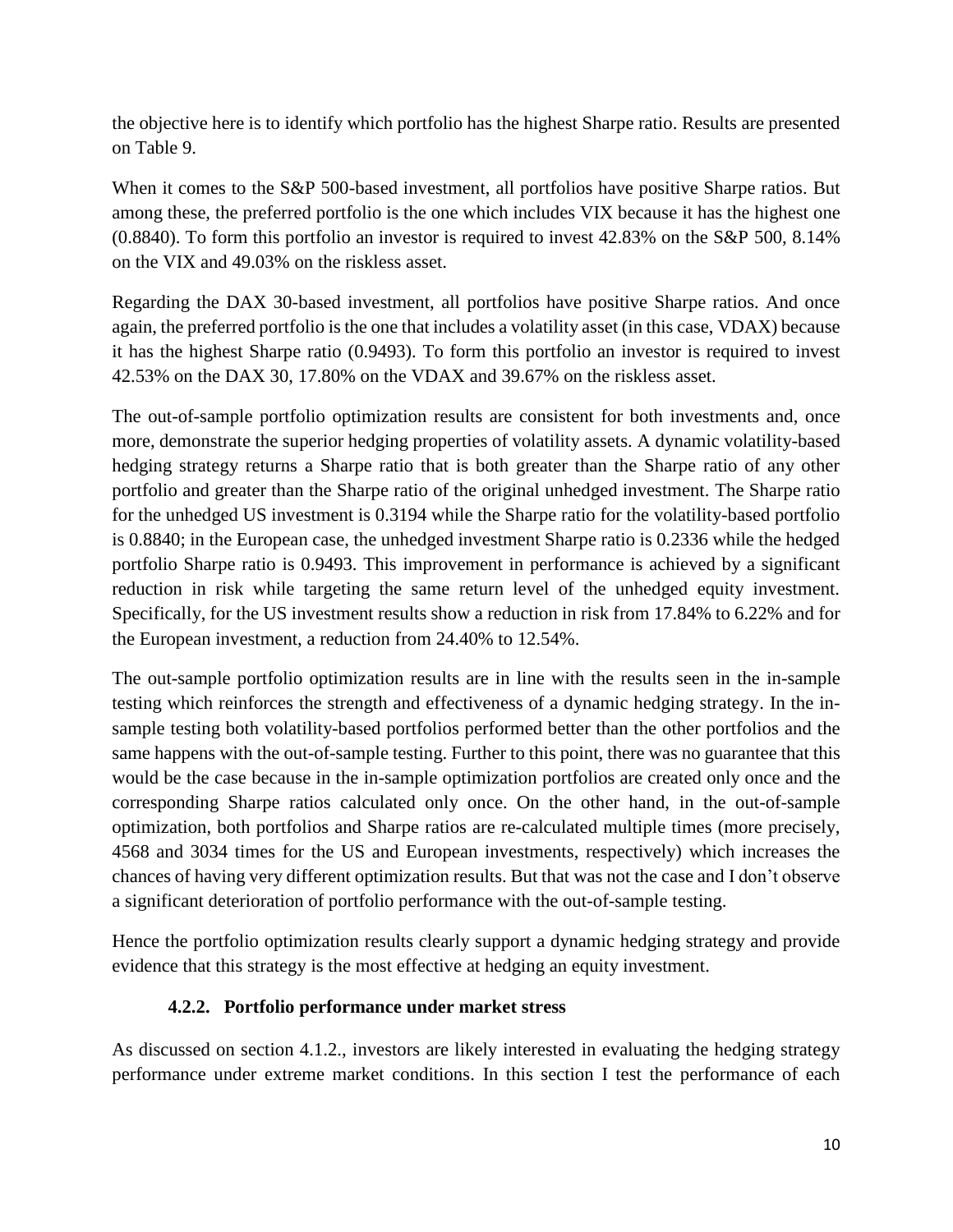portfolio for the 2.5% worst investment returns but now using an out-of-sample approach - results are presented on Table 10.

The Sharpe ratio for the VIX portfolio is -4.3132 and for the VDAX portfolio is 7.4201. For both investments, the volatility-based portfolios are the best at protecting an equity investment when returns are in the 2.5% worst quantile. In the case of the VDAX portfolio, Sharpe ratio results indicate that not only this portfolio is the best among all the other portfolios but also that an investor should expect to see an increase in the value of its investment when markets perform in the 2.5% worst quantile. When it comes to the VIX portfolio, although the Sharpe ratio result is negative, it does provide the best protection for the equity investment because the Sharpe ratio of all other portfolios is not better than the VIX portfolio.

In conclusion, the out-of-sample results are consistent for both investments i.e., both portfolios provide the desired protection for an equity investment. Furthermore, results also provide further evidence that a volatility-based portfolios maintain their hedging effectiveness even during market stress.

## **4.2.3. Portfolio rebalancing**

In this section, I investigate how often (if ever) the investor must rebalance its portfolio assuming it adopts a volatility-based dynamic hedging strategy. This point is rather important because of the cost associated with portfolio rebalancing: if rebalancing costs are significant and this hedging strategy requires frequent rebalancing then it might not be economically viable to implement it. Rather than trying to compute a dollar or euro number that reasonably estimates rebalancing costs, I focus instead on how the VIX and VDAX portfolio weights change. If the portfolio weights change materially, then this implies that the portfolio requires frequent rebalancing; if instead the portfolio weights remain relatively stable then this implies that the portfolio does not require frequent rebalancing.

Graph 1 shows how the US volatility-based portfolio weights change as consecutive new portfolios are formed. It is evident that weights don't change that materially: S&P 500 weights range from 35% to 50% and VIX weights range from 5% to 10%. This means that the investor does not need to rebalance the portfolio as weights tend not to vary significantly.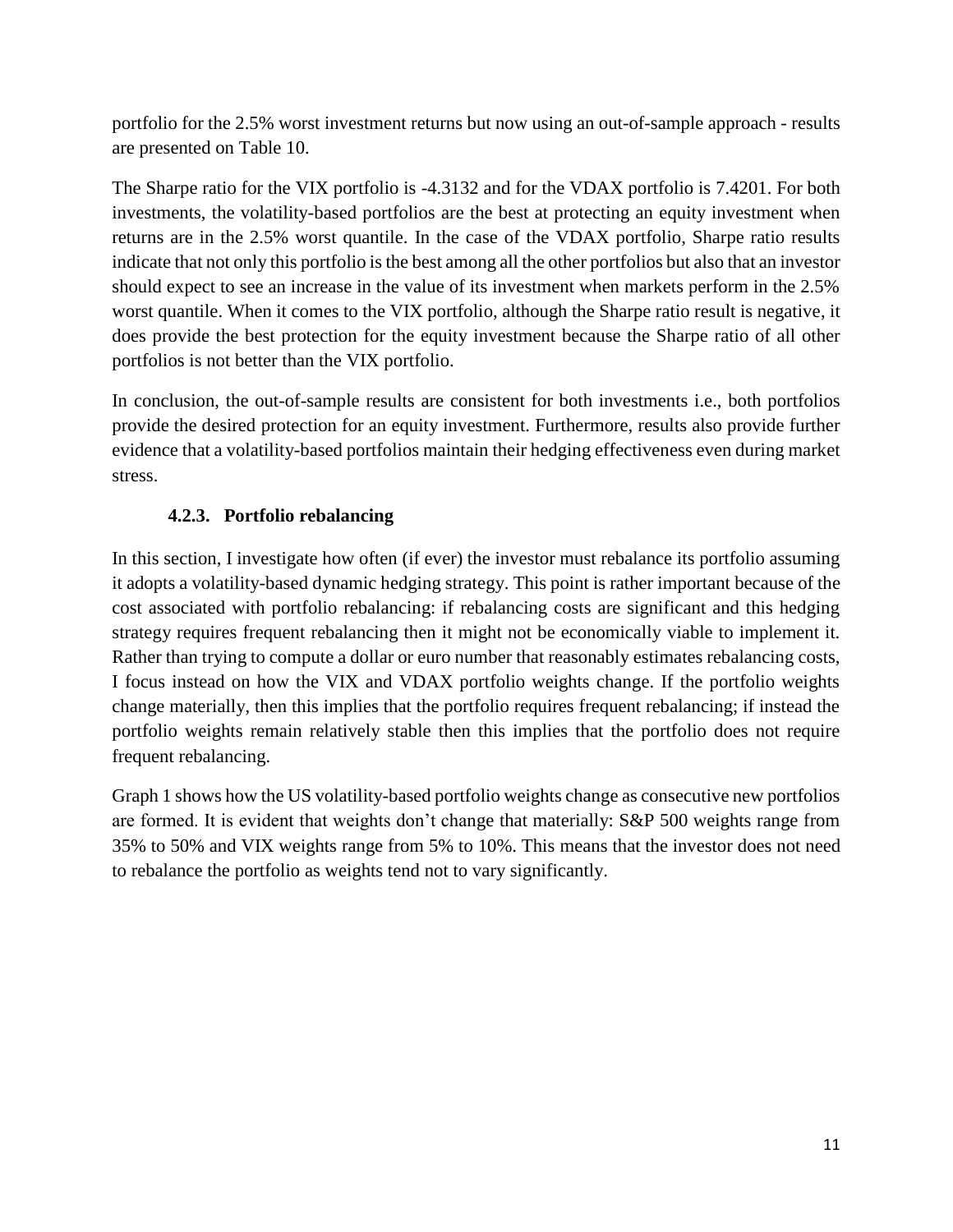

Graph 1: Portfolio weights for a risky portfolio  $(S\&P 500 + VIX)$ ; based on 4568 out-of-sample portfolios

Graph 2 shows how the European volatility-based portfolio weights change as consecutive new portfolios are formed. After some initial variability, the portfolio weights seem to stabilize at around 35% for the DAX 30 and 11% for the VDAX. After some initial variability, the weights stabilize and the portfolio does not require to be rebalanced on a frequent basis.



Graph 2: Portfolio weights for a risky portfolio (DAX 30 + VDAX); based on 3034 out-of-sample portfolios

What this means is that if the investor adopts a dynamic hedging strategy and has to form new daily portfolios, the new daily portfolio weights would not change significantly and the portfolio performance would not be negatively impacted (overall performance is still better than the unhedged equity investment). Hence, a dynamic strategy is perfectly effective as a hedge to an equity investment with the additional benefit of not increasing portfolio management costs related with portfolio rebalancing.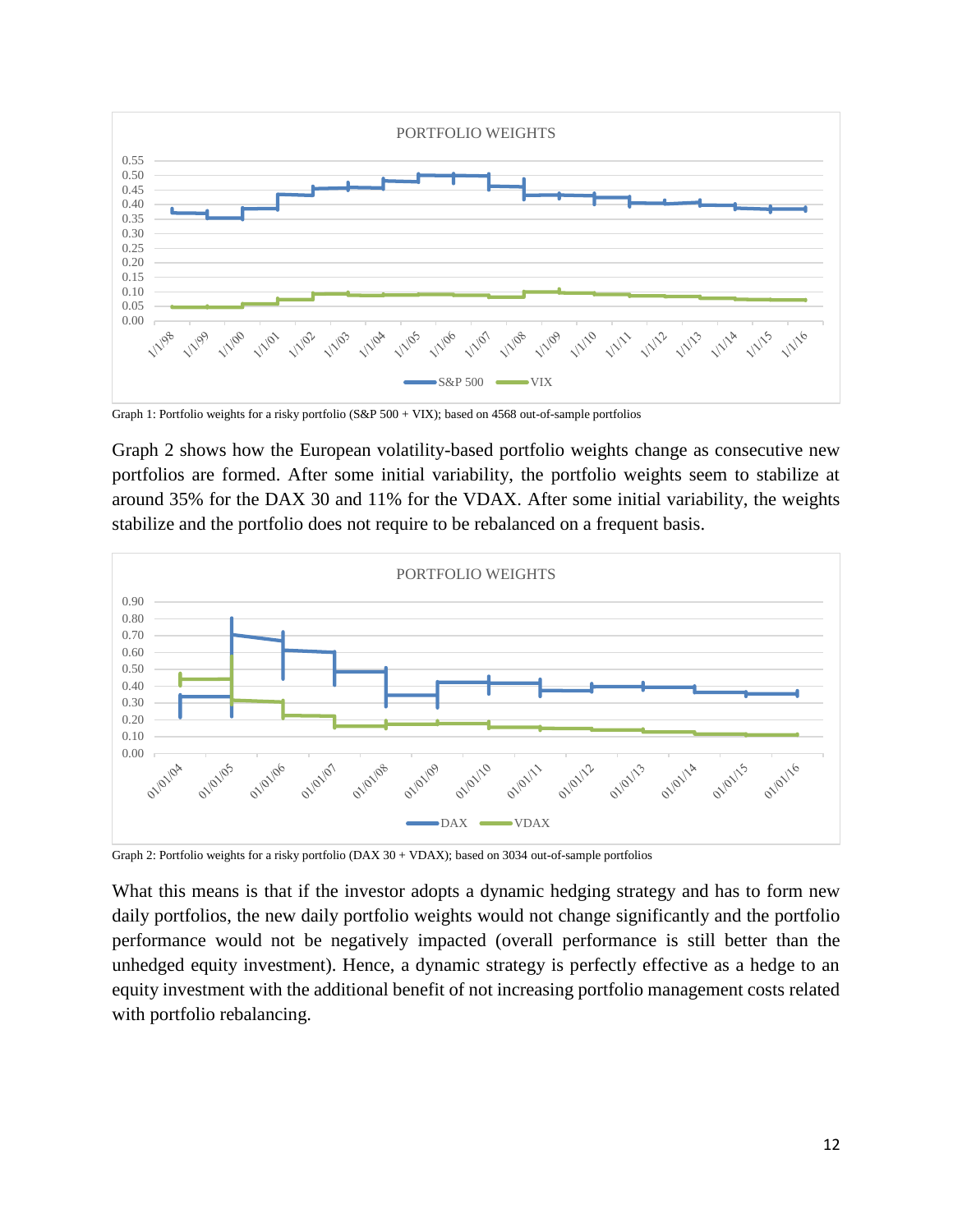## **5. Conclusion**

I develop a dynamic volatility-based hedging strategy for an equity investment.

The multiple in-sample and out-of-sample test results support this strategy. Both correlation and regression coefficient results show that the volatility assets (VIX and VDAX) are the strongest equity hedges. The in-sample portfolio optimization results show that a strategy based on portfolios that include a volatility asset performs better than a strategy that is based on portfolios formed with conventional assets. Furthermore, the strategy remains effective even under extreme market stress as seen both by the regression coefficient results and by the Sharpe ratio results. The out-of-sample portfolio optimization tests confirm the in-sample results and provide evidence that a dynamic hedging strategy is the most appropriate one since the portfolio weights don't change significantly over time.

One area that requires further investigation is the one related with tracking error associated to funds that try to mimic both the VIX and the VDAX. None of these two volatility indexes are tradable and since the funds that currently try to mimic them have a large tracking error, this diminishes the effectiveness of a volatility-based hedging strategy. Less effective means less protection and increased risk of losing money on the equity investment. One possible way to think about this problem is to ask how much an investor is willing to accept as tracking error vis a vis the protection benefit it receives in implementing this strategy. And related to that how much is an investor, with a certain risk profile, willing to pay a portfolio manager in order to have a certain guaranteed expected return for a certain (lower) risk level.

One other area that also requires investigation is on how liquidity impacts this strategy. There are not many funds that mimic volatility indexes which makes the market small and potentially illiquid. What type of liquidity premium is associated to these funds and how will that impact the overall profit/loss of this hedging strategy.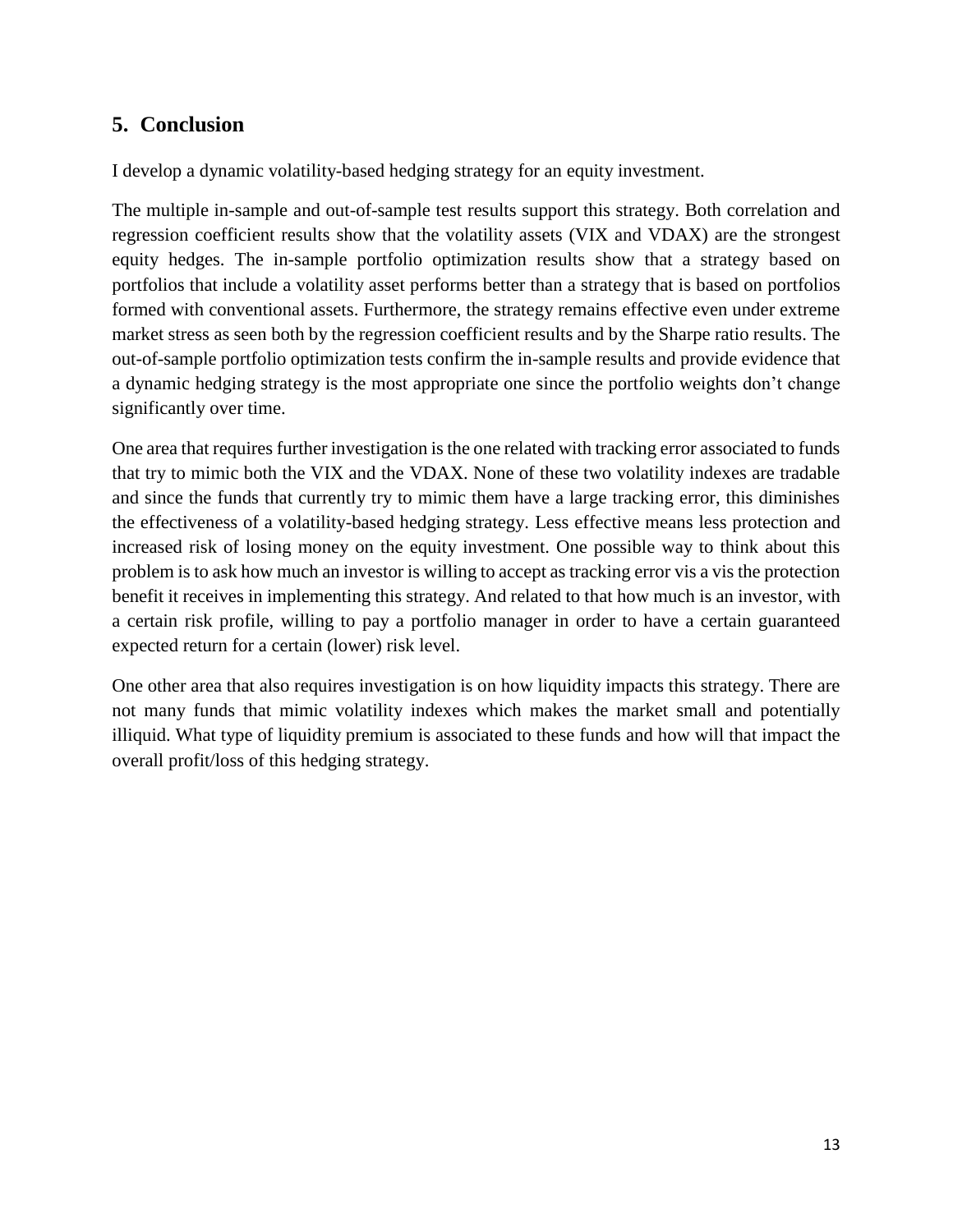# **Appendix**

| <b>Variable</b>                                                   | <b>Description</b>                                                                                                                                                                                                                                                                                                                                 | Data      | Source           | Abbrev         |
|-------------------------------------------------------------------|----------------------------------------------------------------------------------------------------------------------------------------------------------------------------------------------------------------------------------------------------------------------------------------------------------------------------------------------------|-----------|------------------|----------------|
| S&P 500 Index                                                     | Standard and Poor's 500 Index is a capitalization-weighted index of 500 stocks.<br>The index is designed to measure performance of the broad domestic economy<br>through changes in the aggregate market value of 500 stocks representing all<br>major industries.                                                                                 | 1990-2016 | Bloomberg        | SP 500         |
| Deutsche Boerse AG<br>German Stock Index<br><b>DAX</b>            | The German Stock Index is a total return index of 30 selected German blue<br>chip stocks traded on the Frankfurt Stock Exchange. The equities use free float<br>shares in the index calculation.                                                                                                                                                   | 1999-2016 | Bloomberg        | <b>DAX 30</b>  |
| Chicago Board Options<br><b>Exchange CBOE</b><br>Volatility Index | VIX measures market expectation of near term volatility conveyed by stock<br>index option prices. VIX expresses the 30-day implied volatility generated<br>from S&P 500 traded options and thus VIX represents a consensus view of<br>short-term volatility in the equity market                                                                   | 1990-2016 | <b>FRED</b>      | <b>VIX</b>     |
| Deutsche Boerse VDAX-<br>NEW Volatility Index                     | The VDAX-NEW <sup>®</sup> computes the square root of implied variance across at- $\&$<br>out-of-the-money DAX® options of a given time to expiration using the two<br>nearest sub-indices to the remaining time to expiration of 30 days and is<br>calculated on the basis of eight maturities with a maximum time to expiration<br>of two years. | 1999-2016 | <b>Bloomberg</b> | <b>VDAX</b>    |
| CHF/USD Exchange<br>Rate                                          | The currency pair shows how many U.S. dollars (the quote currency) are<br>needed to purchase one Swiss franc (the base currency)                                                                                                                                                                                                                   | 1990-2016 | <b>Bloomberg</b> | <b>CHF/USD</b> |
| <b>CHF/EUR Exchange</b><br>Rate                                   | The currency pair shows how many Euros (the quote currency) are needed to<br>purchase one Swiss franc (the base currency)                                                                                                                                                                                                                          | 1990-2016 | Bloomberg        | <b>CHF/EUR</b> |
| West Texas Intermediate                                           | Corresponds to the daily crude oil spot prices of West Texas Intermediate<br>(WTI) - Cushing, Oklahoma, dollars per barrel                                                                                                                                                                                                                         | 1990-2016 | <b>FRED</b>      | WTI            |
| Brent - Europe                                                    | Corresponds to the crude oil spot prices (Brent - Europe), dollars per barrel                                                                                                                                                                                                                                                                      | 1990-2016 | <b>FRED</b>      | <b>Brent</b>   |
| Copper                                                            | Corresponds to the end of LME day copper cash price                                                                                                                                                                                                                                                                                                | 1990-2016 | Bloomberg        | <b>COP</b>     |
| Aluminum                                                          | Corresponds to the end of LME day aluminum cash price                                                                                                                                                                                                                                                                                              | 1990-2016 | Bloomberg        | <b>ALU</b>     |
| Platinum                                                          | Corresponds to the per Troy ounce spot price for Platinum, in plate or ingot<br>form, with a minimum purity of 99.95%.                                                                                                                                                                                                                             | 1990-2016 | <b>Bloomberg</b> | <b>PLA</b>     |
| Gold                                                              | Corresponds to the gold fixing price 10:30 A.M. (London time) in London<br>Bullion Market, based in U.S. Dollars                                                                                                                                                                                                                                   | 1990-2016 | <b>FRED</b>      | Gold           |

# **Table 1:** Variables description and data sources

# **Table 2:** Assets grouped by categories

| Categories  | Assets                                          | Description                                        |
|-------------|-------------------------------------------------|----------------------------------------------------|
| Currency    | <b>CHFUSD and CHFEUR</b>                        | rate at which one currency will be exchanged for   |
|             |                                                 | another                                            |
| Commodities | WTI, Brent, Gold, Platinum, Copper and Aluminum | assets used in commerce and which are              |
|             |                                                 | interchangeable with other commodities             |
| Volatility  | CBOE-VIX and VDAX-NEW                           | Index which represents the market's expectation of |
|             |                                                 | 30-day volatility                                  |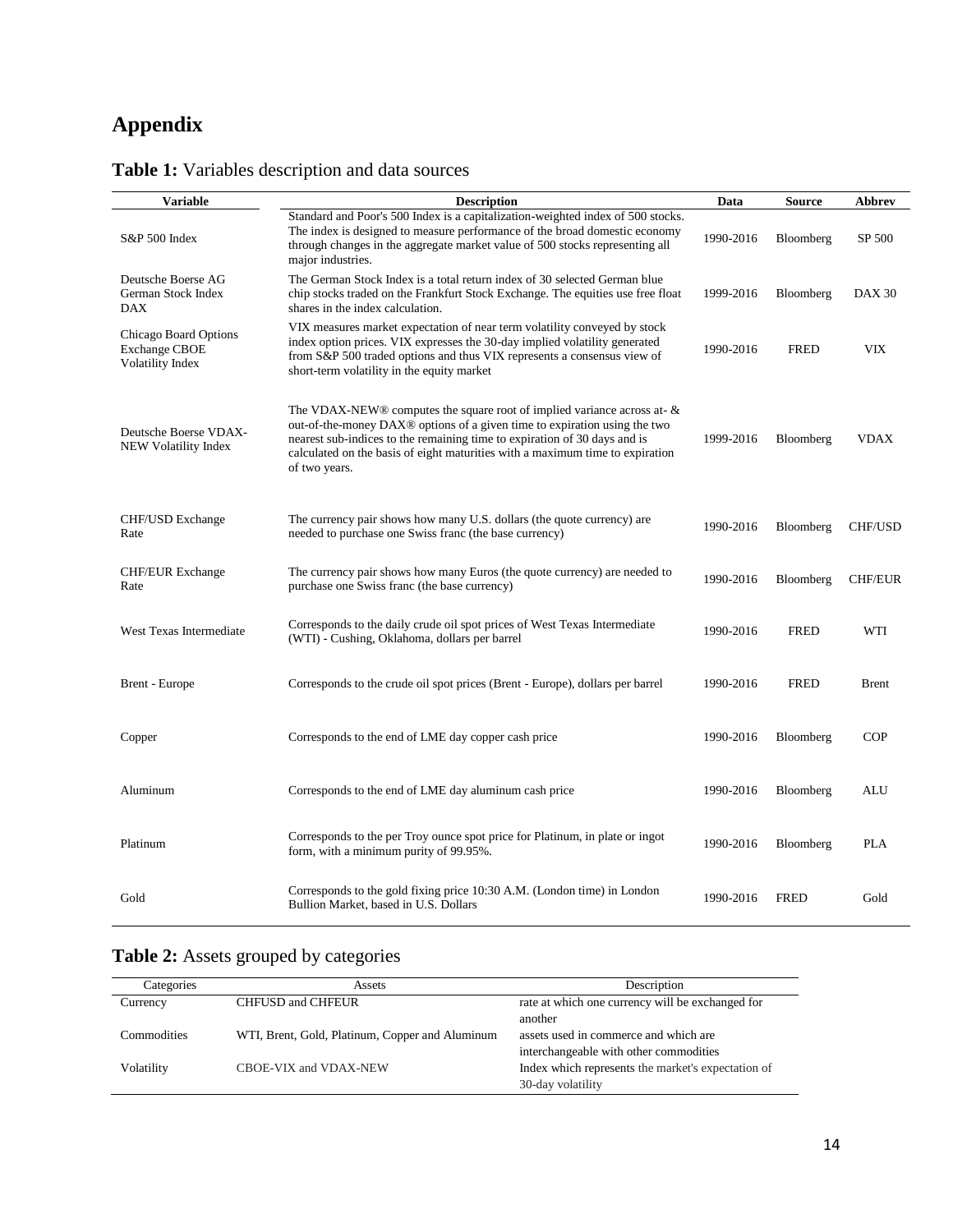|                      | Mean   | <b>Standard Deviation</b> |
|----------------------|--------|---------------------------|
| <b>US</b> investment |        |                           |
| S&P 500              | 0.0871 | 0.1784                    |
| <b>VIX</b>           | 0.6587 | 1.0355                    |
| <b>CHF/USD</b>       | 0.0231 | 0.1153                    |
| Gold                 | 0.1168 | 0.3960                    |
| <b>WTI</b>           | 0.1089 | 0.3684                    |
| <b>Brent</b>         | 0.0540 | 0.1639                    |
| Platinum             | 0.0445 | 0.2093                    |
| Copper               | 0.0698 | 0.2695                    |
| Aluminum             | 0.0246 | 0.2127                    |
| German investment    |        |                           |
| <b>DAX 30</b>        | 0.0760 | 0.2440                    |
| <b>VDAX</b>          | 0.4037 | 0.8736                    |
| <b>CHF/EUR</b>       | 0.0264 | 0.0825                    |
| Gold                 | 0.1729 | 0.3950                    |
| <b>WTI</b>           | 0.1699 | 0.3663                    |
| <b>Brent</b>         | 0.0990 | 0.1845                    |
| Platinum             | 0.0796 | 0.2286                    |
| Copper               | 0.1183 | 0.2713                    |
| Aluminum             | 0.0430 | 0.2175                    |

#### **Table 3:** Mean and standard deviation (annualized returns)

Note: based on daily data from January 1990 to December 2016 (US investment); based on daily data from January 1999 to December 2016 (European investment)

#### **Table 4:** Correlation between equity investments and assets

|         |                | Correlation |
|---------|----------------|-------------|
| S&P 500 |                |             |
|         | VIX            | $-0.7052$   |
|         | <b>CHF/USD</b> | $-0.0740$   |
|         | Gold           | $-0.0162$   |
|         | WTI            | 0.1101      |
|         | <b>Brent</b>   | 0.0583      |
|         | Platinum       | 0.1192      |
|         | Copper         | 0.1966      |
|         | Aluminum       | 0.1637      |
| DAX30   |                |             |
|         | <b>VDAX</b>    | $-0.6944$   |
|         | <b>CHF/EUR</b> | $-0.1424$   |
|         | Gold           | $-0.0241$   |
|         | <b>WTI</b>     | 0.1803      |
|         | <b>Brent</b>   | 0.1712      |
|         | Platinum       | 0.1314      |
|         | Copper         | 0.3492      |
|         | Aluminum       | 0.2892      |

Note: based on daily observations from January 1990 to December 2016 (S&P500) and on daily observations from January 1999 to December 2016 (DAX 30).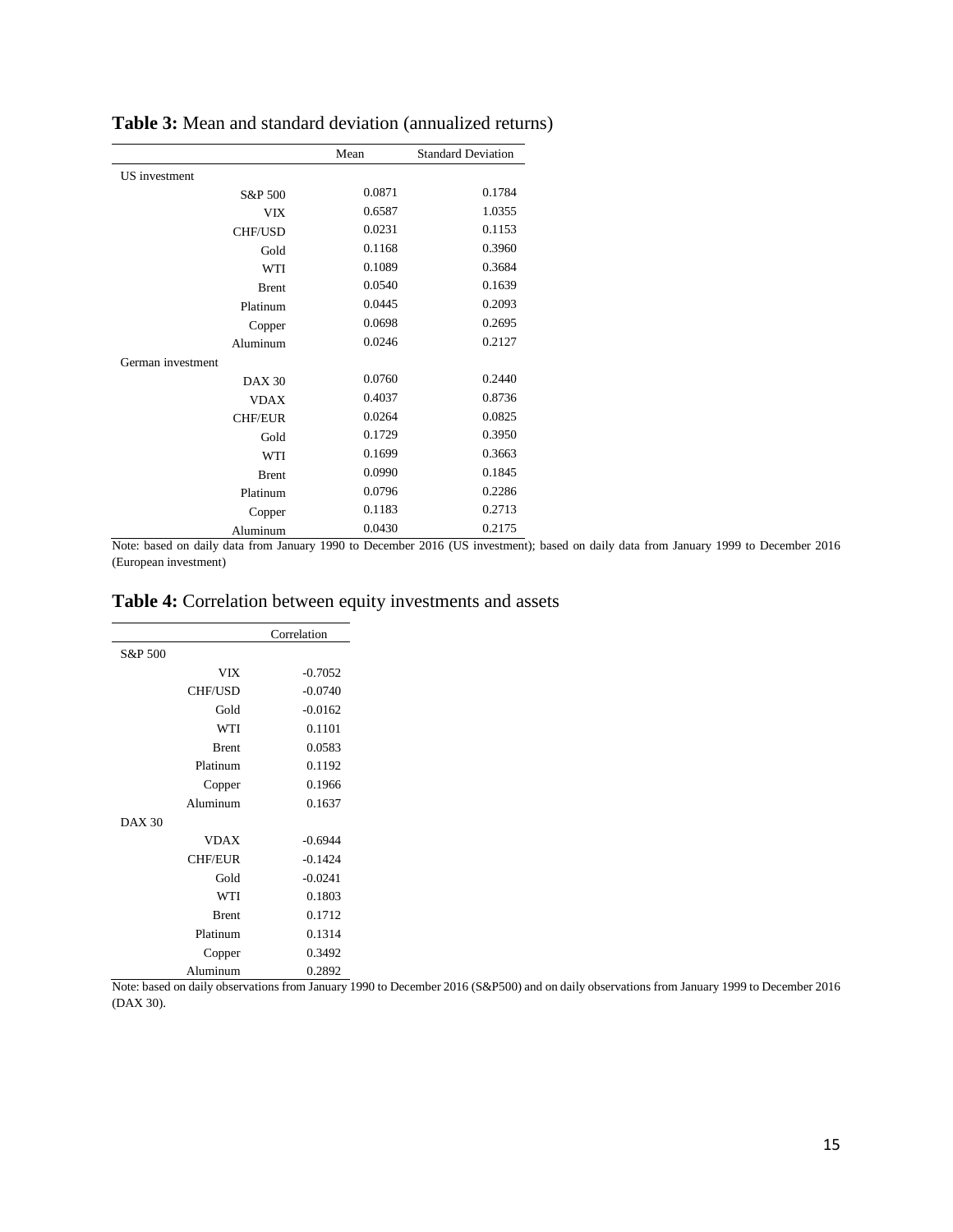|                          | Coefficients | <b>Standard Error</b> | t Stat     | R-Square |
|--------------------------|--------------|-----------------------|------------|----------|
| S&P 500-based investment |              |                       |            |          |
| VIX                      | $-4.0924***$ | 0.0498                | $-82.1056$ | 0.4972   |
| <b>CHF/USD</b>           | $-0.0478***$ | 0.0078                | $-6.1253$  | 0.0054   |
| WTI                      | 0.2444       | 0.0267                | 9.1466     | 0.0121   |
| <b>Brent</b>             | 0.1204       | 0.0250                | 4.8205     | 0.0033   |
| Gold                     | $-0.0149$    | 0.0111                | $-1.3350$  | 0.0002   |
| Platinum                 | 0.1398       | 0.0141                | 9.9090     | 0.0142   |
| Copper                   | 0.2970       | 0.0179                | 16.5581    | 0.0386   |
| Aluminum                 | 0.1951       | 0.0142                | 13.6989    | 0.0267   |
| DAX 30-based investment  |              |                       |            |          |
| <b>VDAX</b>              | $-2.4860***$ | 0.0383                | $-64.9249$ | 0.4822   |
| <b>CHF/EUR</b>           | $-0.0482***$ | 0.0050                | $-9.9807$  | 0.0202   |
| WTI                      | 0.2918       | 0.0237                | 12.3306    | 0.0325   |
| <b>Brent</b>             | 0.2570       | 0.0220                | 11.6883    | 0.0293   |
| Gold                     | $-0.0182*$   | 0.0112                | $-1.6234$  | 0.0005   |
| Platinum                 | 0.1231       | 0.0138                | 8.9183     | 0.0172   |
| Copper                   | 0.3882       | 0.0155                | 25.0674    | 0.1219   |
| Aluminum                 | 0.2578       | 0.0127                | 20.3210    | 0.0836   |

#### **Table 5:** Hedge assessment

Note: statistics were prepared based on a sample with 6818 daily returns from January 03, 1990 to December 31, 2016 for the S&P 500 basedinvestment and on a sample of 4528 daily returns from January 05, 1999 to December 31, 2016 for the DAX 30 based-investment. Negative coefficients indicate that the asset is a hedge against the equity investment. \*, \*\*, and \*\*\* represent statistical significance at the 10% level, 5% level, and 1% level respectively.

| Table 6: In-sample minimum variance portfolios |  |  |
|------------------------------------------------|--|--|
|                                                |  |  |

|                     |                | Return | Risk   | Sharpe | wI     | w2        | w3        |
|---------------------|----------------|--------|--------|--------|--------|-----------|-----------|
| Unhedged investment |                |        |        |        |        |           |           |
|                     | S&P 500        | 0.0570 | 0.1784 | 0.3194 | 1.0000 |           |           |
| Portfolios          |                |        |        |        |        |           |           |
|                     | <b>VIX</b>     | 0.0577 | 0.0556 | 1.0384 | 0.3857 | 0.0711    | 0.5432    |
|                     | CHF/USD        | 0.0569 | 0.1778 | 0.3199 | 0.9887 | $-0.1076$ | 0.1189    |
|                     | Gold           | 0.0567 | 0.1587 | 0.3574 | 0.8065 | 0.4339    | $-0.2404$ |
|                     | <b>WTI</b>     | 0.0571 | 0.1556 | 0.3672 | 0.7111 | 0.1935    | 0.0954    |
|                     | <b>Brent</b>   | 0.0570 | 0.1524 | 0.3737 | 0.7081 | 0.2139    | 0.0780    |
|                     | Platinum       | 0.0566 | 0.1762 | 0.3215 | 0.9704 | 0.1013    | $-0.0717$ |
|                     | Copper         | 0.0568 | 0.1714 | 0.3313 | 0.8745 | 0.1747    | $-0.0492$ |
|                     | Aluminum       | 0.0573 | 0.1746 | 0.3281 | 0.9866 | $-0.1804$ | 0.1938    |
| Unhedged investment |                |        |        |        |        |           |           |
|                     | <b>DAX 30</b>  | 0.0570 | 0.2440 | 0.2336 | 1.0000 |           |           |
| Portfolios          |                |        |        |        |        |           |           |
|                     | <b>VDAX</b>    | 0.0575 | 0.0730 | 0.7868 | 0.3619 | 0.1101    | 0.5280    |
|                     | <b>CHF/EUR</b> | 0.0572 | 0.2111 | 0.2710 | 0.8091 | 1.3016    | $-1.1107$ |
|                     | Gold           | 0.0569 | 0.1159 | 0.4912 | 0.2358 | 0.5537    | 0.2105    |
|                     | <b>WTI</b>     | 0.0568 | 0.1397 | 0.4063 | 0.2446 | 0.2958    | 0.4596    |
|                     | <b>Brent</b>   | 0.0568 | 0.1333 | 0.4259 | 0.2215 | 0.3105    | 0.4680    |
|                     | Platinum       | 0.0568 | 0.1714 | 0.3313 | 0.4298 | 0.5391    | 0.0311    |
|                     | Copper         | 0.0572 | 0.1524 | 0.3754 | 0.2066 | 0.4683    | 0.3251    |
|                     | Aluminum       | 0.0571 | 0.2397 | 0.2383 | 0.8984 | 0.2352    | $-0.1336$ |

Note: *w1* refers to the equity investment weight i.e., how much the investor invests in the S&P 500 and DAX 30; *w2* refers to the risky asset weight i.e., how much the investor invests in the risky asset; and  $w3$  refers to the risk-free asset weight i.e., how much the investor invests in the riskless asset.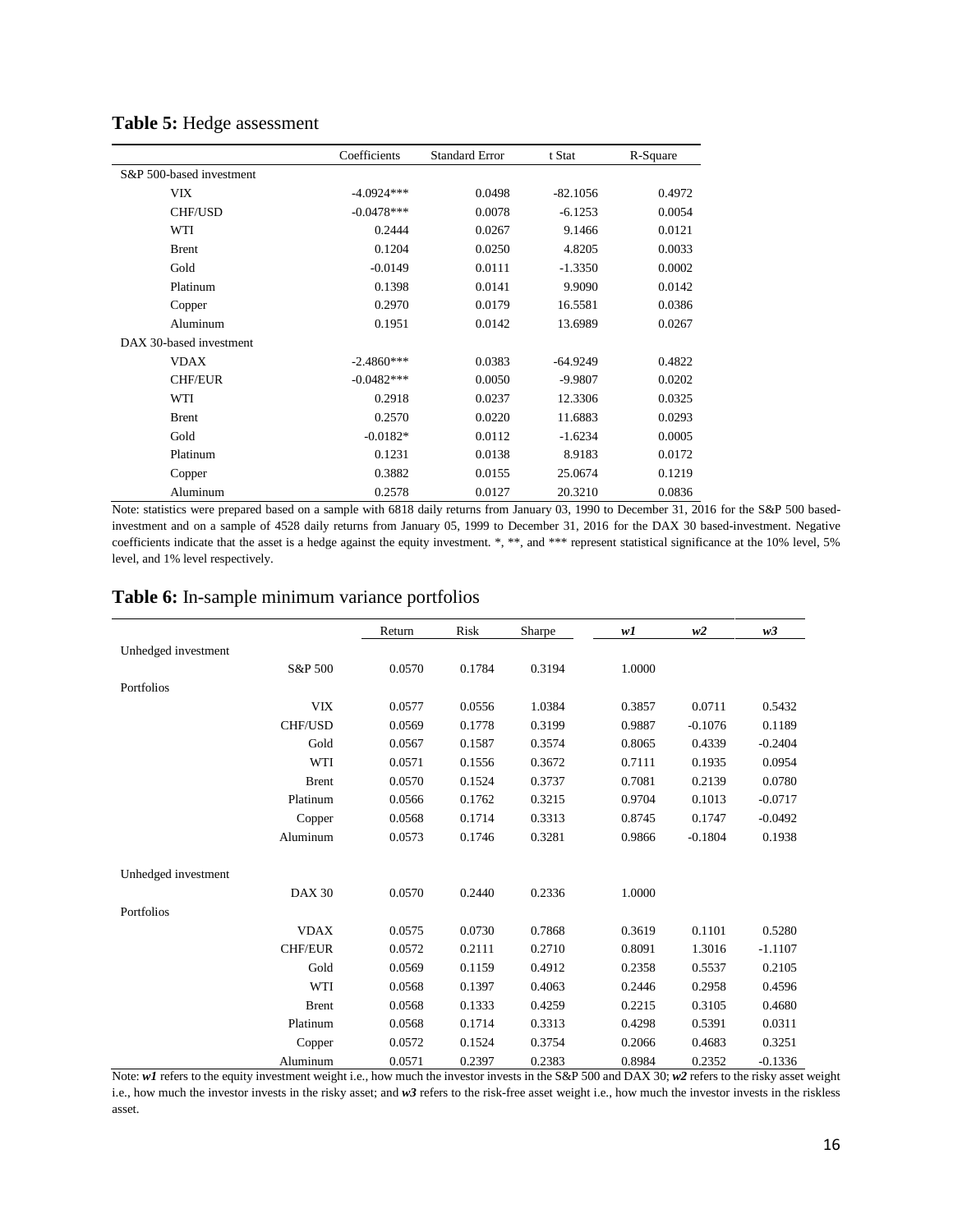|                          | Coefficients | <b>Standard Error</b> | t Stat    | R-square |
|--------------------------|--------------|-----------------------|-----------|----------|
| S&P 500-based investment |              |                       |           |          |
| <b>VIX</b>               | $-2.5002***$ | 0.6137                | $-4.0739$ | 0.0899   |
| CHF/USD                  | $-0.0068$    | 0.0570                | $-0.1195$ | 0.0000   |
| Gold                     | 0.0190       | 0.0961                | 0.1979    | 0.0002   |
| WTI                      | 0.8636       | 0.2562                | 3.3713    | 0.0633   |
| <b>Brent</b>             | 0.7493       | 0.1882                | 3.9811    | 0.0862   |
| Platinum                 | 0.3379       | 0.1472                | 2.2961    | 0.0304   |
| Copper                   | 0.3887       | 0.1295                | 3.0017    | 0.0509   |
| Aluminum                 | 0.2703       | 0.0951                | 2.8420    | 0.0458   |
| DAX 30-based investment  |              |                       |           |          |
| <b>VDAX</b>              | $-2.4713***$ | 0.6225                | $-3.9700$ | 0.1243   |
| <b>CHF/EUR</b>           | $-0.0550$    | 0.0740                | $-0.7432$ | 0.0049   |
| Gold                     | $-0.2976**$  | 0.1299                | $-2.2910$ | 0.0451   |
| WTI                      | 0.4152       | 0.2851                | 1.4562    | 0.0187   |
| <b>Brent</b>             | 0.4793       | 0.2496                | 1.9200    | 0.0321   |
| Platinum                 | 0.0585       | 0.1920                | 0.3047    | 0.0008   |
| Copper                   | 0.5632       | 0.1752                | 3.2145    | 0.0851   |
| Aluminum                 | 0.1462       | 0.1126                | 1.2982    | 0.0149   |

## **Table 7:** Hedge assessment for the 2.5% worst investment returns

Note: statistics were prepared based on a sample with 170 daily returns for the S&P 500 based-investment and on a sample of 113 daily returns for the DAX 30 based-investment. Samples represent the worse 2.5% daily returns of the original sample. Negative coefficients indicate that the asset is a hedge against the equity investment. \*, \*\*, and \*\*\* represent statistical significance at the 10% level, 5% level, and 1% level respectively.

| <b>Table 8:</b> In-sample Sharpe ratio for the 2.5% worst quantile |  |
|--------------------------------------------------------------------|--|
|--------------------------------------------------------------------|--|

|                                 |                | $2.5\%$ worst<br>quantile |
|---------------------------------|----------------|---------------------------|
|                                 |                |                           |
| S&P 500 (Unhedged)              |                | $-2.5902$                 |
| Portfolios                      |                |                           |
|                                 | <b>VIX</b>     | $-0.3554$                 |
|                                 | <b>CHF/USD</b> | $-2.2223$                 |
|                                 | Gold           | $-1.7821$                 |
|                                 | <b>WTI</b>     | $-1.9819$                 |
|                                 | <b>B</b> rent  | $-2.0249$                 |
|                                 | Platinum       | $-2.2048$                 |
|                                 | Copper         | $-2.4458$                 |
|                                 | Aluminum       | $-2.5893$                 |
| DAX 30 (unhedged)<br>Portfolios |                | $-3.7549$                 |
|                                 | <b>VDAX</b>    | $-0.4879$                 |
|                                 | <b>CHF/EUR</b> | $-1.2473$                 |
|                                 | Gold           | $-1.1050$                 |
|                                 | <b>WTI</b>     | $-1.6279$                 |
|                                 | <b>Brent</b>   | $-1.5751$                 |
|                                 | Platinum       | $-1.6090$                 |
|                                 | Copper         | $-1.7590$                 |
|                                 | Aluminum       | $-3.5253$                 |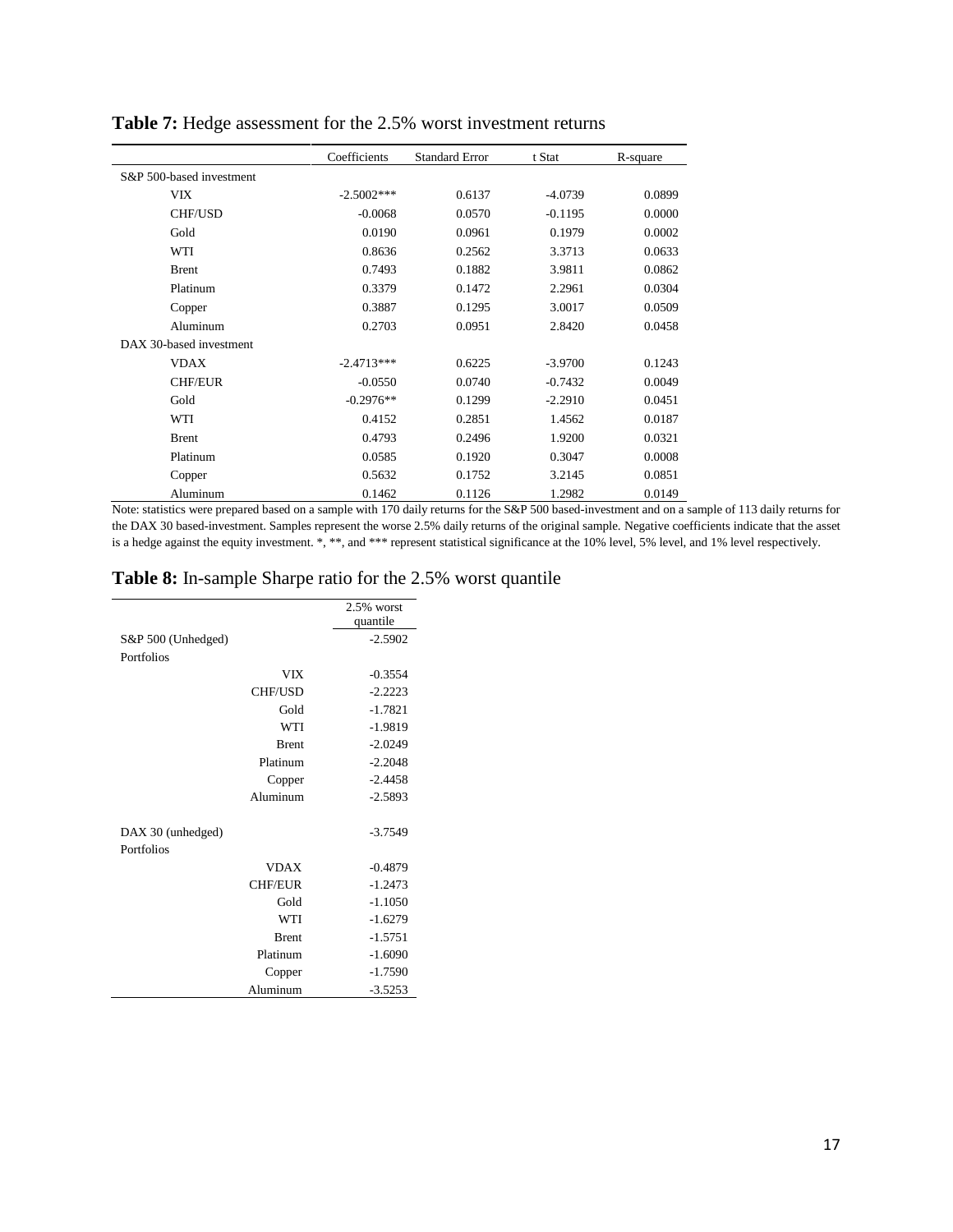|                          | Return | Risk   | Sharpe | wI        | w2        | w3        |
|--------------------------|--------|--------|--------|-----------|-----------|-----------|
| S&P 500 based portfolios |        |        |        |           |           |           |
| <b>VIX</b>               | 0.0550 | 0.0622 | 0.8840 | 0.4283    | 0.0814    | 0.4903    |
| <b>CHF/USD</b>           | 0.0276 | 0.2094 | 0.1318 | 0.9155    | $-0.4615$ | 0.5460    |
| Gold                     | 0.0348 | 0.2566 | 0.1355 | 0.7138    | 0.1150    | 0.1712    |
| <b>WTI</b>               | 0.0501 | 0.1942 | 0.2579 | 0.6605    | 0.2236    | 0.1159    |
| <b>B</b> rent            | 0.0463 | 0.1848 | 0.2506 | 0.6594    | 0.2345    | 0.1061    |
| Platinum                 | 0.0551 | 0.2852 | 0.1932 | 0.8874    | 0.2425    | $-0.1299$ |
| Copper                   | 0.0524 | 0.2733 | 0.1916 | 0.8204    | 0.1526    | 0.0270    |
| Aluminum                 | 0.0365 | 0.2486 | 0.1470 | 1.0265    | $-0.2205$ | 0.1940    |
| DAX 30 based portfolios  |        |        |        |           |           |           |
| <b>VDAX</b>              | 0.1190 | 0.1254 | 0.9493 | 0.4253    | 0.1780    | 0.3967    |
| <b>CHF/EUR</b>           | 0.1111 | 0.4424 | 0.2512 | 0.6591    | $-0.7694$ | 1.1103    |
| Gold                     | 0.0681 | 0.1127 | 0.6041 | 0.0912    | 0.5714    | 0.3374    |
| <b>WTI</b>               | 0.0247 | 0.1127 | 0.2193 | 0.0644    | 0.2514    | 0.6842    |
| <b>B</b> rent            | 0.0214 | 0.1019 | 0.2097 | 0.0606    | 0.2479    | 0.6915    |
| Platinum                 | 0.0127 | 0.1127 | 0.1127 | 0.0930    | 0.4576    | 0.4494    |
| Copper                   | 0.0286 | 0.1151 | 0.2481 | $-0.0069$ | 0.3917    | 0.6152    |
| Aluminum                 | 0.0692 | 0.3610 | 0.1917 | 0.2356    | 0.8573    | $-0.0929$ |

# **Table 9:** Out-of-sample minimum variance portfolio

# **Table 10:** Out of sample Sharpe ratio for the 2.5% worst quantile

|                          | $2.5\%$ worst |
|--------------------------|---------------|
|                          | quantile      |
| S&P 500 based portfolios |               |
| <b>VIX</b>               | $-4.3132$     |
| <b>CHF/USD</b>           | $-28.1444$    |
| Gold                     | $-15.5233$    |
| WTI                      | $-24.4187$    |
| <b>B</b> rent            | $-26.8431$    |
| Platinum                 | $-19.2183$    |
| Copper                   | 19.8136       |
| Aluminum                 | $-21.0952$    |
| DAX 30 based portfolios  |               |
| <b>VDAX</b>              | 7.4201        |
| <b>CHF/EUR</b>           | $-6.6097$     |
| Gold                     | $-2.3971$     |
| <b>WTI</b>               | $-15.2982$    |
| <b>Brent</b>             | $-17.7672$    |
| Platinum                 | $-10.2795$    |
| Copper                   | $-17.2651$    |
| Aluminum                 | $-7.1907$     |